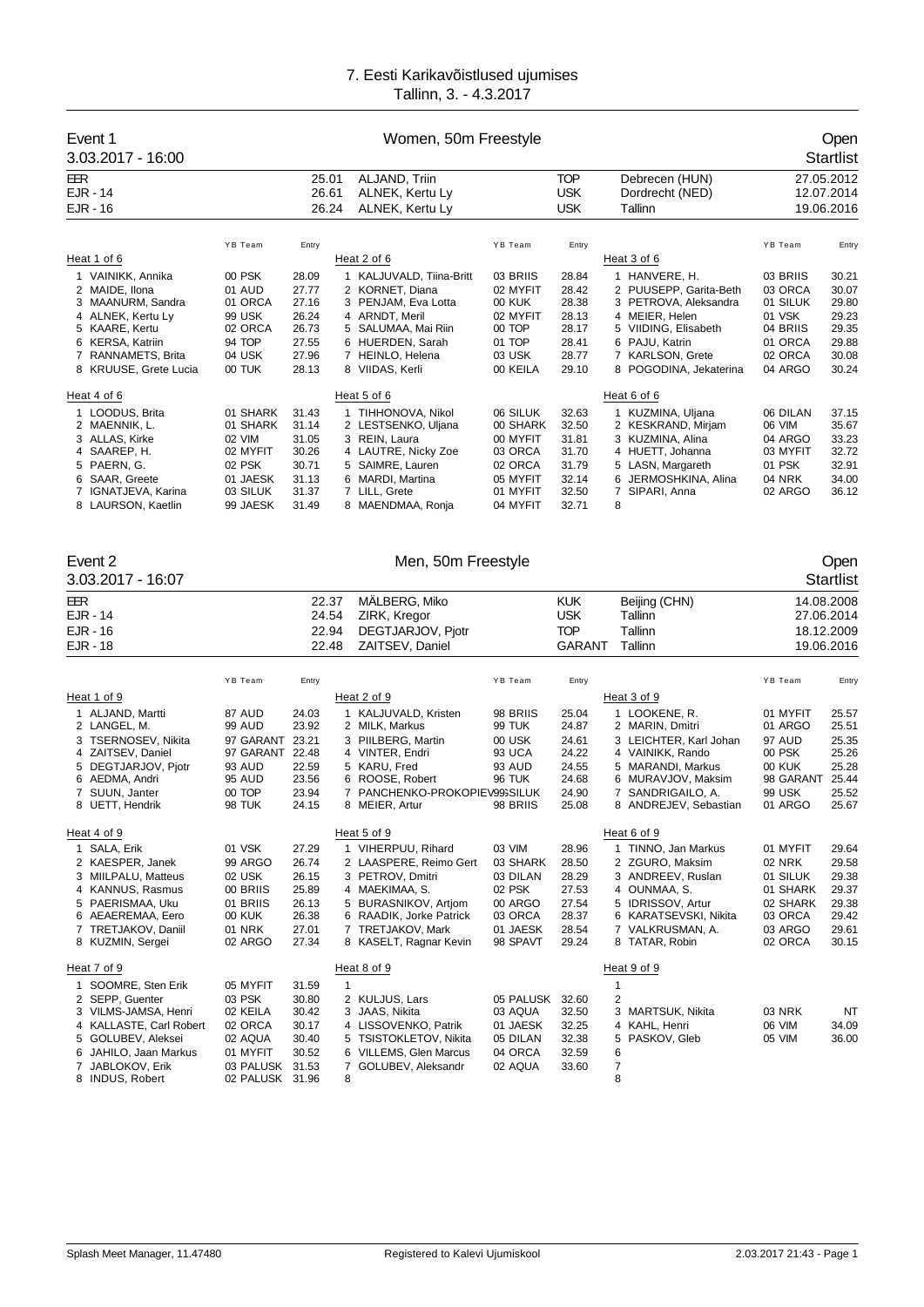| Event 3<br>$3.03.2017 - 16.18$                                                                                                                                        |                                                                                                              |                                                                | Women, 100m Breaststroke                                                                                                                                                |                                                                                      |                                                                                      |                                                                                                                                                                          |                                                                                         | <b>Open</b><br><b>Startlist</b>                                                      |
|-----------------------------------------------------------------------------------------------------------------------------------------------------------------------|--------------------------------------------------------------------------------------------------------------|----------------------------------------------------------------|-------------------------------------------------------------------------------------------------------------------------------------------------------------------------|--------------------------------------------------------------------------------------|--------------------------------------------------------------------------------------|--------------------------------------------------------------------------------------------------------------------------------------------------------------------------|-----------------------------------------------------------------------------------------|--------------------------------------------------------------------------------------|
| EER<br>EER<br><b>EJR - 14</b>                                                                                                                                         |                                                                                                              | 1:09.49<br>1:09.49<br>1:13.19                                  | ROMANJUK, Maria<br>ROMANJUK, Maria<br>HISSAMUTDINOVA, Natalia                                                                                                           |                                                                                      | <b>GARANT</b><br><b>GARANT</b><br><b>KJSSK</b>                                       | Kazan (RUS)<br>Rio (BRA)<br>Moscow (RUS)                                                                                                                                 |                                                                                         | 3.08.2015<br>7.08.2016<br>14.07.1998                                                 |
| $EJR - 16$                                                                                                                                                            |                                                                                                              | 1:11.56                                                        | HISSAMUTDINOVA, Natalia                                                                                                                                                 |                                                                                      | <b>KJSSK</b>                                                                         | Landskrona (SWE)                                                                                                                                                         |                                                                                         | 24.07.2000                                                                           |
| Heat 1 of 3                                                                                                                                                           | YB Team                                                                                                      | Entry                                                          | Heat 2 of 3                                                                                                                                                             | YB Team                                                                              | Entry                                                                                | Heat 3 of 3                                                                                                                                                              | YB Team                                                                                 | Entry                                                                                |
| PENTER, Kirke<br>2 PAJU, Katrin<br>3 PRIIDEL, Melissa<br>4 ROMANJUK, Maria<br>5 JAAMUL, Kristina Maria<br>6 GRITSKEVITCH, Galina<br>7 ARNDT, Meril<br>8 KALVET, Laura | 01 KUK<br>01 ORCA<br>02 BRIIS<br>96 GARANT1:09.49<br><b>00 KUK</b><br>99 GARANT1:18.15<br>02 MYFIT<br>02 TOP | 1:19.30<br>1:18.36<br>1:15.21<br>1:15.18<br>1:18.40<br>1:20.99 | 1 TREIMAN, G.<br>2 GUDOVSKAJA, Anita<br>3 TAMMISTE, Sandra<br>4 LINDEPUU, Marie<br>5 PAERISMAA, Anett<br>6 JAASKA, Kristiina<br>7 KIVIRAEHK, Kai Liis<br>8 HAVI, Janely | 02 AUD<br>05 TOP<br>03 KUK<br>02 KEILA<br>99 BRIIS<br>00 JAESK<br>03 AUD<br>02 JAESK | 1:25.39<br>1:22.74<br>1:21.68<br>1:21.03<br>1:21.25<br>1:21.96<br>1:23.93<br>1:25.60 | HUETT, Johanna<br>2 VORONTSOVA, J.<br>3 HALJASORG, Hanna<br>4 JEFIMOVA, Eneli<br>5 TINGAEVA, Anastassia<br>6 KNJAZEVA, Jelizaveta<br>7 ROOS, Aurelia<br>8 SAIMRE, Lauren | 03 MYFIT<br>05 AQUA<br>03 TUK<br>06 SILUK<br>04 AKTIIV<br>04 SILUK<br>04 PSK<br>02 ORCA | 1:34.35<br>1:30.00<br>1:27.50<br>1:26.69<br>1:26.93<br>1:29.75<br>1:33.24<br>1:35.27 |

### Event 4 Compared the Men, 100m Breaststroke Compared the Compared Compared the Compared Compared Compared Tennes

| 3.03.2017 - 16:27 |         |         |                                |              |                     |         | Startlist  |
|-------------------|---------|---------|--------------------------------|--------------|---------------------|---------|------------|
| EER               |         |         | 1:00.56 ALJAND, Martti         | TOP          | Rome (ITA)          |         | 26.07.2009 |
| EJR - 14          |         |         | 1:08.20 DOBROVOLSKI, Aleksandr | <b>KJSSK</b> | Vilnius (LTU)       |         | 4.03.1989  |
| <b>EJR - 16</b>   |         | 1:06.00 | HEIN. Silver                   | <b>BRIIS</b> | Espoo (FIN)         |         | 2.05.2014  |
| EJR - 18          |         | 1:01.67 | ALLIKVEE. Martin               |              | GARANT Poznan (POL) |         | 14.07.2013 |
|                   | YB Team | Entry   | YB Team                        | Entry        |                     | YB Team | Entry      |

| Heat 1 of 4          |                  |         | Heat 2 of 4            |                  |         | Heat 3 of 4            |                   |         |
|----------------------|------------------|---------|------------------------|------------------|---------|------------------------|-------------------|---------|
| 1 SELI, Karel        | <b>98 TUK</b>    | 1:06.98 | VEST. Rene Ron         | 00 SPAVT         | 1:14.58 | 1 VILLEMS, Glen Marcus | 04 ORCA           | 1:21.10 |
| 2 HEIN, Silver       | 97 BRIIS         | 1:04.83 | 2 ROOSIMAA, A.         | 01 AUD           | 1:11.04 | 2 KASSIHIN, Kevin      | 01 VIM            | 1:18.82 |
| 3 LIIVAMAEGI, Martin | 88 KUK           | 1:02.05 | 3 KOSTIN, Mark         | 99 TOP           | 1:08.13 | 3 GRITSOK, Alan        | 03 GARANT1:16.33  |         |
| 4 ALLIKVEE, Martin   | 95 GARANT1:01.35 |         | 4 AKAVANTSEV, Maksim   | 98 AKTIIV        | 1:07.69 | 4 SABENIN, Igor        | 98 SILUK 1:14.68  |         |
| 5 ALJAND, Martti     | 87 AUD           | 1:01.99 | 5 URIKO, Henry Gerhard | 99 AUD           | 1:07.94 | 5 MARRAN. M.           | 03 BRIIS          | 1:15.46 |
| 6 PROVORKOV, Filipp  | 88 VIM           | 1:02.82 | 6 DANILKIN, Denis      | 87 GARANT1:09.46 |         | 6 ROZENKOV, Ilja       | 02 AKTIIV 1:17.72 |         |
| 7 MATVEJEV. Tiit     | 99 USK           | 1:06.57 | 7 UEHTIGI, Markus      | 00 TUK           | 1:13.66 | 7 MAEKIMAA, S.         | 02 PSK            | 1:20.77 |
| 8 SOVTSA, Mark       | 01 TOP           | 1:07.56 | 8 ARM. Markus          | 01 MYFIT         | 1:14.65 | 8 NIKOLTSUK, Aleksei   | 02 NRK            | 1:22.35 |

## Heat 4 of 4

| 2 |                        |                  |         |
|---|------------------------|------------------|---------|
|   | 3 TSISTOKLETOV, Nikita | 05 DILAN 1:30.12 |         |
|   | 4 BABURIN, Ilja        | 01 JAESK 1:22.72 |         |
|   | 5 NOPPONEN, Jorven     | 05 VIM           | 1:29.84 |
|   | 6 TATAR, Robin         | 02 ORCA 1:32.72  |         |
|   |                        |                  |         |
| 8 |                        |                  |         |

Event 5 Communication of the UV Women, 200m Butterfly Communication of the UV Open 3.03.2017 - 16:35 Startlist EER 2:16.61 PÕLD, Anna-Liisa KEILA Gainesville (USA) 11.07.2010 EJR - 14 2:24.63 REINTAM, Annika TUK Kiev (UKR) 17.07.1986 2:19.26 KITSEL, Triin Moscow (RUS) Y B Team Entry Y B Team Entry Y B Team Entry Heat 1 of 2 Heat 2 of 2 1 PAERISMAA, Anett 99 BRIIS 2:55.55 1<br>2 KURLOKOVA, Nadezda 04 AKTIIV 2:52.65 2 KAPELINA, Anna 2 KURLOKOVA, Nadezda 04 AKTIIV 2:52.65 2 KAPELINA, Anna 03 GARANT NT 3 RANNAMETS, Brita 04 USK 2:40.48 3 BOKOVSKAJA, Elina 01 AKTIIV 3:06.12 4 ZAITSEVA, Katrin 96 TUK 2:31.84 4 POLLISINSKI, Kaisa 02 KUK 2:57.95 97 TUK 2:36.92 5 MISSIK, Kelli Marie 99 KUK 3:03.95<br>97 TOP 2:41.78 6 TONISSON, Liilia 04 KUK 3:18.77 6 SIIMAR, Paula-Brit 97 TOP 2:41.78<br>7 VUTT, Hanna Grete 03 TOP 2:54.63 7 VUTT, Hanna Grete 03 TOP 2:54.63 7<br>8 VEDEHHOVA, Arina 04 AKTIIV 2:56.72 8 8 VEDEHHOVA, Arina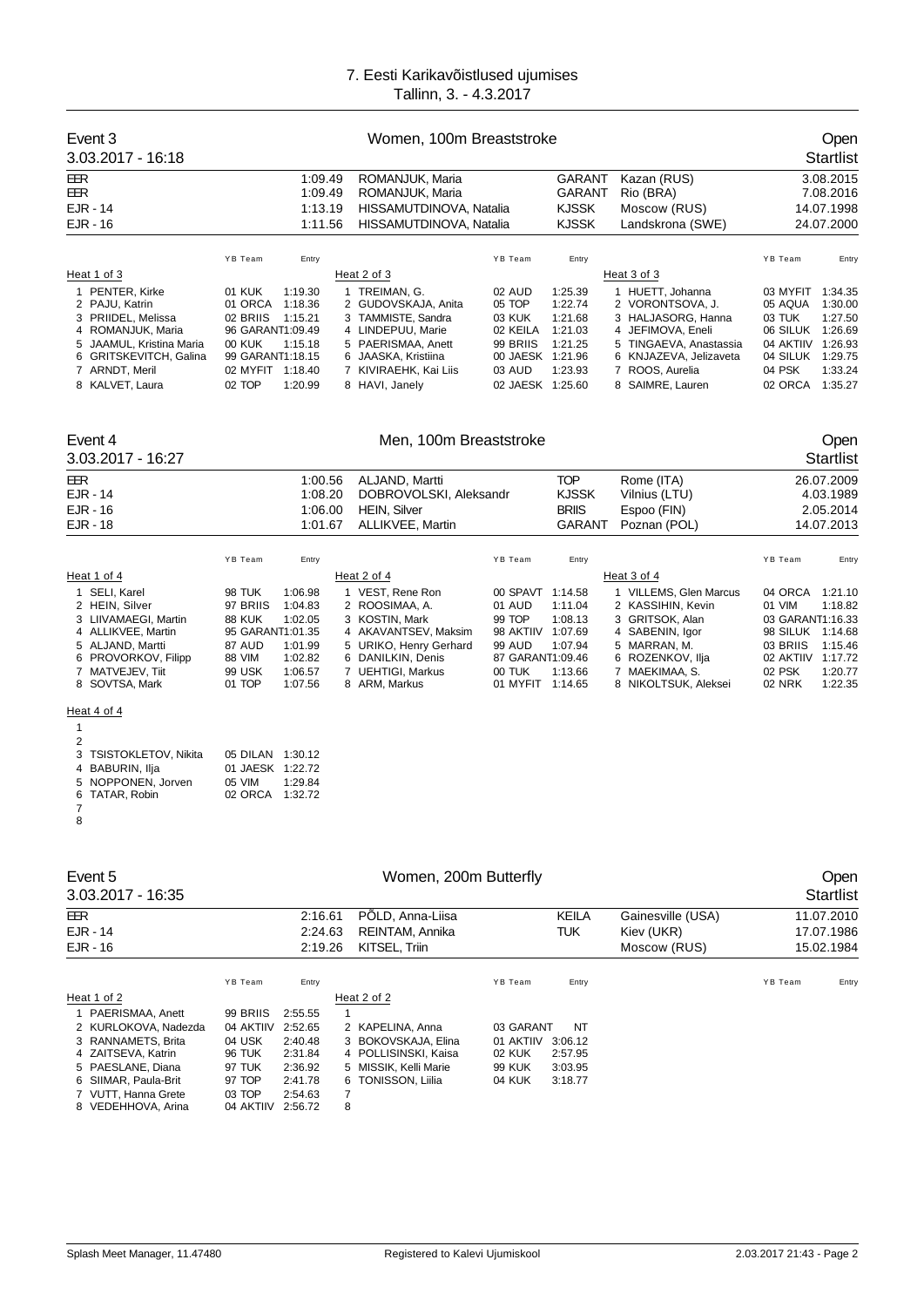| Event 6                               | Men, 200m Butterfly        |                    |  |                                     |                            |                    |                   | Open             |            |
|---------------------------------------|----------------------------|--------------------|--|-------------------------------------|----------------------------|--------------------|-------------------|------------------|------------|
| $3.03.2017 - 16.43$                   |                            |                    |  |                                     |                            |                    |                   | <b>Startlist</b> |            |
| EER                                   |                            | 2:00.11            |  | NITSKI, Osvald                      |                            | <b>AKTIIV</b>      | Riga (LAT)        |                  | 29.06.2016 |
| $EJR - 14$                            |                            | 2:09.83            |  | ZIRK, Kregor                        |                            | <b>USK</b>         | Tallinn           | 26.06.2014       |            |
| $EJR - 16$                            | 2:02.14                    |                    |  | NITSKI, Osvald                      |                            | CAN                | Kihei, Maui (USA) |                  | 27.08.2014 |
| $EJR - 18$                            |                            | 2:00.11            |  | NITSKI, Osvald                      |                            | <b>AKTIIV</b>      | Riga (LAT)        |                  | 29.06.2016 |
|                                       | YB Team                    | Entry              |  |                                     | YB Team                    | Entry              |                   | YB Team          | Entry      |
| Heat 1 of 2                           |                            |                    |  | Heat 2 of 2                         |                            |                    |                   |                  |            |
| 1 VARKKI, Konstantin<br>2 LOVI, Alex  | 02 AKTIIV<br>97 AUD        | 2:25.49<br>2:17.43 |  | 1 ASMUS, Erik<br>2 PAULSON, Ergo    | 02 TUK<br><b>99 TUK</b>    | NT<br>2:40.06      |                   |                  |            |
| 3 GUMENJUK, Maksim<br>4 PAAVO, Sander | 00 GARANT2:14.03<br>98 USK | 2:09.90            |  | 3 KANNUS, Rasmus<br>4 AMOSENKOV, A. | 00 BRIIS<br>01 JAESK       | 2:32.05<br>2:27.05 |                   |                  |            |
| 5 SIIM, Cevin Anders<br>6 OJARAND, F. | 97 TUK<br><b>96 KUK</b>    | 2:11.74<br>2:16.69 |  | 5 ROOSE, Rudolf<br>6 VOLKOV, Sergei | 97 TUK<br>01 GARANT2:36.99 | 2:28.18            |                   |                  |            |
| 7 PIUS, Rinel                         | 99 VIM                     | 2:20.00            |  | 7 SIONBERG, Martin                  | 03 AKTIIV 2:41.97          |                    |                   |                  |            |
| 8 ADAMSON, Kristian                   | <b>00 KUK</b>              | 2:27.00            |  | 8 KOPJEV, Edvard                    | 00 GARANT                  | NT                 |                   |                  |            |

## Event 7 Contract Terms of the United States of the Women, 100m Backstroke Contract Terms of the Open

|             | 3.03.2017 - 17:02                   |                     |                    |                |                                              |                    |                    |                                        |                    | <b>Startlist</b>   |
|-------------|-------------------------------------|---------------------|--------------------|----------------|----------------------------------------------|--------------------|--------------------|----------------------------------------|--------------------|--------------------|
| EER         |                                     |                     | 1:01.98            |                | KENDZIOR, Alina                              |                    | <b>GARANT</b>      | Tallinn                                |                    | 17.06.2016         |
| EJR - 14    |                                     |                     | 1:04.97            |                | SEPP, Sigrid                                 |                    | TOP                | Riga (LAT)                             |                    | 1.06.2013          |
| EJR - 16    |                                     |                     | 1:03.94            |                | SEPP, Sigrid                                 |                    | <b>TOP</b>         | Tallinn                                |                    | 5.03.2015          |
|             |                                     | YB Team             | Entry              |                |                                              | YB Team            | Entry              |                                        | YB Team            | Entry              |
| Heat 1 of 5 |                                     |                     |                    |                | Heat 2 of 5                                  |                    |                    | Heat 3 of 5                            |                    |                    |
|             | KALVET, Laura<br>2 HANSALU, Katriin | 02 TOP<br>03 BRIIS  | 1:09.03<br>1:07.43 |                | VIIDING, Elisabeth<br>2 MARIPUU, Brita Maria | 04 BRIIS<br>01 TOP | 1:13.80<br>1:12.16 | 1 RAASMAN, Betti Nora<br>2 KIVI, Jonna | 02 KEILA<br>03 VIM | 1:18.82<br>1:18.20 |
|             | 3 OLEM, Veronika<br>4 SEPP, Kaetlin | 00 AKTIIV<br>92 TOP | 1:05.69<br>1:03.56 |                | 3 TREIAL, Elis<br>4 VALDMAA, Laura-Liis      | 04 USK<br>04 TUK   | 1:11.66<br>1:09.98 | 3 VIIDING, Vanessa<br>4 TREIMAN, G.    | 02 USK<br>02 AUD   | 1:16.19<br>1:14.26 |
|             | 5 SEPP, Sigrid                      | 98 TOP              | 1:03.69            |                | 5 PENJAM, Eva Lotta                          | <b>00 KUK</b>      | 1:10.33            | 5 SAAREP, H.                           | 02 MYFIT           | 1:15.80            |
|             | 6 MAIDE, Ilona                      | 01 AUD              | 1:07.21            |                | 6 VIIDAS, Kerli                              | 00 KEILA           | 1:12.08            | 6 VIIK, Jette                          | <b>02 KUK</b>      | 1:18.09            |
|             | 7 MAANURM, Sandra                   | 01 ORCA             | 1:08.82            |                | 7 OEOEBIK, Mia                               | 01 SHARK 1:13.29   |                    | 7 HANVERE, H.                          | 03 BRIIS           | 1:18.72            |
|             | 8 KRIVORUKOVA, Sofja                | 02 AKTIIV           | 1:09.85            |                | 8 KISSELJOVA, A.                             | 99 SILUK 1:14.25   |                    | 8 REBANE, Birgit                       | 02 PSK             | 1:18.96            |
| Heat 4 of 5 |                                     |                     |                    |                | Heat 5 of 5                                  |                    |                    |                                        |                    |                    |
|             |                                     |                     |                    |                |                                              |                    |                    |                                        |                    |                    |
|             | 2 PIIRSALU, Mirelle                 | 06 MYFIT            | 1:23.86            | $\overline{2}$ |                                              |                    |                    |                                        |                    |                    |
|             | 3 ROOS, Aurelia                     | 04 PSK              | 1:21.09            | 3              | TIMOFEJEVA, Polina                           | 05 AQUA            | 1:29.90            |                                        |                    |                    |
|             | 4 JAANSON, Rahel                    | 04 VIM              | 1:19.15            |                | 4 OTDELNOVA, Aljona                          | 04 SILUK           | 1:24.27            |                                        |                    |                    |
|             | 5 LAUTRE, Nicky Zoe                 | 03 ORCA             | 1:19.48            |                | 5 MAENDMAA, Ronja                            | 04 MYFIT 1:27.82   |                    |                                        |                    |                    |
|             | 6 MARDI, Martina                    | 05 MYFIT            | 1:21.81            | 6              |                                              |                    |                    |                                        |                    |                    |
|             | 7 TROTSENKO, Emilia                 | 03 AKTIIV 1:23.93   |                    | $\overline{7}$ |                                              |                    |                    |                                        |                    |                    |
| 8           |                                     |                     |                    | 8              |                                              |                    |                    |                                        |                    |                    |

| Event 8<br>$3.03.2017 - 17:12$        |                                  | Men. 100m Backstroke    |                      |                          | Open<br><b>Startlist</b> |  |
|---------------------------------------|----------------------------------|-------------------------|----------------------|--------------------------|--------------------------|--|
| EER                                   | 55.03                            | <b>TRIBUNTSOV, Ralf</b> | AUD.                 | Kazan (RUS)              | 9.08.2015                |  |
| $EJR - 14$<br>ZIRK, Kregor<br>1:01.14 |                                  |                         | <b>USK</b>           | Riga (LAT)               | 31.05.2014               |  |
| $EJR - 16$                            | <b>TRIBUNTSOV, Ralf</b><br>58.65 |                         | <b>AUD</b>           | Belgrade (SRB)           | 10.07.2011               |  |
| $EJR - 18$                            | 55.26                            | TRIBUNTSOV, Ralf        | <b>AUD</b>           | Kazan (RUS)              | 10.07.2013               |  |
|                                       | YB Team<br>Entry                 |                         | YB Team<br>Entry     |                          | YB Team<br>Entry         |  |
| Heat 1 of 4                           |                                  | Heat 2 of 4             |                      | Heat 3 of 4              |                          |  |
| 1 LANGEL, M.                          | 99 AUD<br>1:01.18                | 1 KLEINSON, Oskar       | 00 KEILA<br>1:05.86  | 1 REINLO, Karl Marten    | 1:11.40<br>99 USK        |  |
| 2 AHTIAINEN, Alex                     | 01 USK<br>1:00.55                | 2 TARUM, Robert         | 00 AKTIIV<br>1:04.56 | 2 NIINE, Jannes          | 1:09.21<br>02 AKTIIV     |  |
| 3 LELLE, Armin Evert                  | 99 VIM<br>58.04                  | 3 VIIRPUU, Jan Joonas   | 02 KUK<br>1:04.02    | 3 MINAJEV, Maksim        | 03 GARANT1:08.08         |  |
| 4 VINTER, Endri                       | 93 UCA<br>56.80                  | 4 LAID, Kristian        | 98 TOP<br>1:01.78    | 4 MAERTMAA, Alex Artur   | 02 USK<br>1:07.57        |  |
| 5 GUSSEV, Andrei                      | 97 GARANT<br>57.40               | 5 DANILOV. Artiom       | 00 AKTIIV<br>1:03.54 | 5 ARGE, Anders           | 01 TOP<br>1:07.81        |  |
| 6 HIIE, Matis                         | 98 KEILA<br>58.82                | 6 KAPELIN, Aleksandr    | 99 GARANT1:04.33     | 6 KADARIK, Kristjan Paul | 01 KUK<br>1:08.60        |  |
| 7 AAVIK, Priit                        | <b>94 AUD</b><br>1:00.63         | 7 HIIEMAA, Teodor Juko  | 01 BRIIS<br>1:05.35  | 7 NIGUL, Siim            | 02 ORCA<br>1:11.14       |  |
| 8 TURU, Vladimir                      | 99 GARANT1:01.21                 | 8 MIILPALU, Matteus     | 02 USK<br>1:06.83    | 8 BORISSOV, Pavel        | 05 DILAN<br>1:17.55      |  |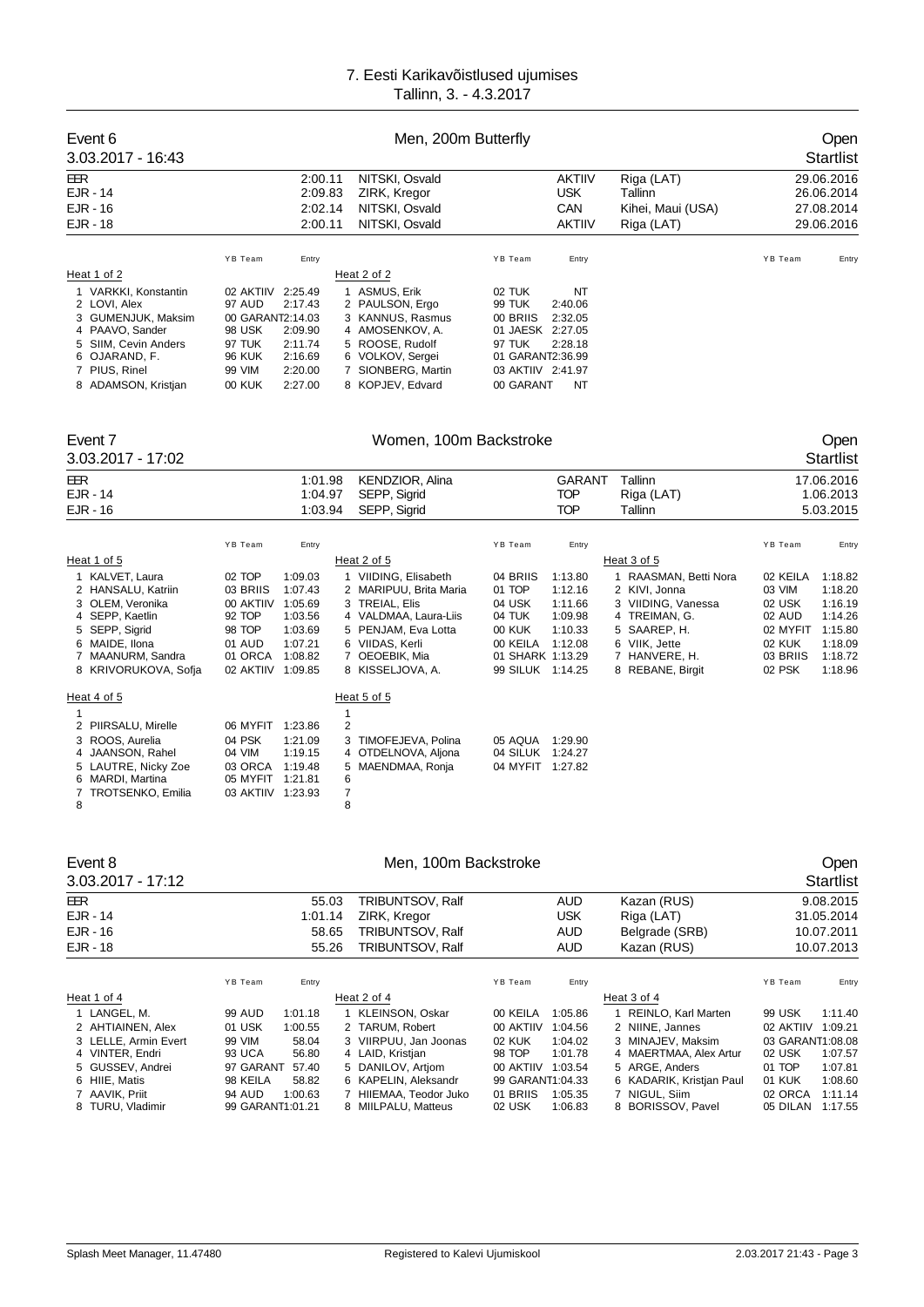## Event 8, Men, 100m Backstroke

### Heat 4 of 4

| $\overline{1}$ |                     |          |         |
|----------------|---------------------|----------|---------|
|                | 2 KOSTIN, Mark      | 99 TOP   | NT      |
|                | 3 SOOMRE, Sten Erik | 05 MYFIT | 1:20.83 |
|                | 4 JAAS, Nikita      | 03 AQUA  | 1:19.00 |
|                | 5 NOPPONEN, Jorven  | 05 VIM   | 1:19.83 |
|                | 6 KAHL, Henri       | 06 VIM   | 1:27.55 |
| 7              |                     |          |         |
|                |                     |          |         |

| Event 9<br>$3.03.2017 - 17:20$ |                  |         | Women, 200m Medley     |                  |               |                          |               | Open<br><b>Startlist</b> |
|--------------------------------|------------------|---------|------------------------|------------------|---------------|--------------------------|---------------|--------------------------|
| EER                            |                  | 2:19.46 | POLD, Anna-Liisa       |                  | KEILA         | Rome (ITA)               |               | 26.07.2009               |
| $EJR - 14$                     |                  | 2:22.45 | ROMANJUK, Maria        |                  | <b>GARANT</b> | Belgrade (SRB)           |               | 9.07.2011                |
| $EJR - 16$                     |                  | 2:19.76 | MARKVARDT, Margaret    |                  | <b>TOP</b>    | Tallinn                  |               | 22.04.2016               |
|                                | YB Team          | Entry   |                        | YB Team          | Entry         |                          | YB Team       | Entry                    |
| Heat 1 of 4                    |                  |         | Heat 2 of 4            |                  |               | Heat 3 of 4              |               |                          |
| 1 TOMAK, Kaia Liis             | 02 AUD           | 2:32.50 | RADVILAVICIUS, M.      | 01 VIM           | 2:39.61       |                          |               |                          |
| 2 OLEM, Veronika               | 00 AKTIIV        | 2:29.85 | 2 PAESLANE, Diana      | 97 TUK           | 2:37.45       | 2 SAAR, Greete           | 01 JAESK      | 2:51.97                  |
| 3 PRIIDEL, Melissa             | 02 BRIIS         | 2:27.12 | 3 GRITSKEVITCH, Galina | 99 GARANT2:34.86 |               | 3 HAVI. Janely           | 02 JAESK      | 2:44.62                  |
| 4 MARKVARDT, Margaret          | 00 TOP           | 2:19.76 | 4 LINT, Laurika        | 02 AUD           | 2:32.89       | 4 KIVIRAEHK, Kai Liis    | 03 AUD        | 2:41.03                  |
| 5 ROMANJUK, Maria              | 96 GARANT2:20.89 |         | 5 AZJAVA, Angelina     | 00 AKTIIV        | 2:34.57       | 5 MISSIK, Kelli Marie    | <b>99 KUK</b> | 2:43.28                  |
| 6 ZAITSEVA, Katrin             | <b>96 TUK</b>    | 2:28.37 | 6 HANSALU, Katriin     | 03 BRIIS         | 2:35.66       | 6 LESSING, Getriin Marii | 03 TUK        | 2:46.45                  |
| 7 POLLISINSKI, Kirke           | <b>00 KUK</b>    | 2:31.93 | 7 VAINIKK, Annika      | 00 PSK           | 2:37.74       | 7 HEINLO, Helena         | 03 USK        | 2:53.39                  |
| 8 HALLIK, Anette               | 00 AUD           | 2:32.74 | 8 GUDOVSKAJA, Anita    | 05 TOP           | 2:40.70       | 8                        |               |                          |

### Heat 4 of 4

| 2 |                       |                  |    |
|---|-----------------------|------------------|----|
|   | 3 GURJANOVA, Violanta | 06 DILAN         | NT |
|   | 4 AABRAMS, E.         | 05 SHARK 2:55.00 |    |
|   | 5 VORONTSOVA. J.      | 05 AQUA 3:20.00  |    |
| 6 |                       |                  |    |
| 7 |                       |                  |    |
| 8 |                       |                  |    |

## Event 10 Communication of Men, 200m Medley Communication of the Communication of Men, 200m Medley

| $3.03.2017 - 17:35$ |         |                           |               |              | <b>Startlist</b> |
|---------------------|---------|---------------------------|---------------|--------------|------------------|
| EER                 |         | 1:59.95 LIIVAMÄGI. Martin | <b>KUK</b>    | Rome (ITA)   | 29.07.2009       |
| $EJR - 14$          |         | 2:11.51 ZIRK, Kregor      | USK           | Riga (LAT)   | 1.06.2014        |
| $EJR - 16$          |         | 2:07.48 LIIVAMÄGI, Martin | <b>KUK</b>    | Tartu        | 25.06.2005       |
| $EJR - 18$          | 2:06.71 | NITSKI, Osvald            | <b>AKTIIV</b> | London (GBR) | 17.05.2016       |
|                     |         |                           |               |              |                  |

|                      | YB Team          | Entry   |                         | YB Team           | Entrv   |                       | YB Team          | Entry   |
|----------------------|------------------|---------|-------------------------|-------------------|---------|-----------------------|------------------|---------|
| Heat 1 of 4          |                  |         | Heat 2 of 4             |                   |         | Heat 3 of 4           |                  |         |
| 1 SELI, Karel        | <b>98 TUK</b>    | 2:16.58 | PRIBLUDNOI, Mihhail     | 01 JAESK 2:23.71  |         | JAASKA. Ronald        | 03 JAESK 2:45.71 |         |
| 2 ALLIKVEE, Martin   | 95 GARANT2:12.30 |         | 2 KESKUELL, Kert-Taniel | 99 USK            | 2:21.06 | 2 ZGURO, Maksim       | 02 NRK           | 2:38.94 |
| 3 HEIN, Silver       | 97 BRIIS         | 2:08.64 | 3 PIUS, Rinel           | 99 VIM            | 2:19.18 | 3 TRETJAKOV, Daniil   | 01 NRK           | 2:35.41 |
| 4 LIIVAMAEGI, Martin | 88 KUK           | 2:02.81 | 4 SOVTSA, Mark          | 01 TOP            | 2:18.04 | 4 ASMUS, Erik         | 02 TUK           | 2:31.37 |
| 5 OJARAND, F.        | <b>96 KUK</b>    | 2:07.71 | 5 GUMENJUK, Maksim      | 00 GARANT2:18.57  |         | 5 ARM. Markus         | 01 MYFIT         | 2:32.00 |
| 6 DEGTJARJOV, Pjotr  | 93 AUD           | 2:08.96 | 6 NIINE, Joonas         | 00 AKTIIV 2:19.92 |         | 6 MILK. Karl Mattias  | 04 USK           | 2:36.94 |
| 7 MATVEJEV, Tiit     | 99 USK           | 2:14.19 | 7 AKAVANTSEV, Maksim    | 98 AKTIIV 2:23.57 |         | 7 KARATSEVSKI, Nikita | 03 ORCA          | 2:42.06 |
| 8 GRITSOK, Alan      | 03 GARANT2:17.67 |         | 8 SALA, Erik            | 01 VSK            | 2:27.91 | 8 NOMM, Mirko         | 04 VIM           | 2:46.00 |
|                      |                  |         |                         |                   |         |                       |                  |         |

### Heat 4 of 4

| 2 |                       |                  |         |
|---|-----------------------|------------------|---------|
|   | 3 NIKOLTSUK, Aleksei  | 02 NRK           | 2:51.21 |
|   | 4 JAHILO, Jaan Markus | 01 MYFIT         | 2:48.98 |
|   | 5 ANJA, Erik          | 04 USK           | 2:51.21 |
|   | 6 PRITS, Ralf Erik    | 04 MYFIT 3:00.29 |         |
|   |                       |                  |         |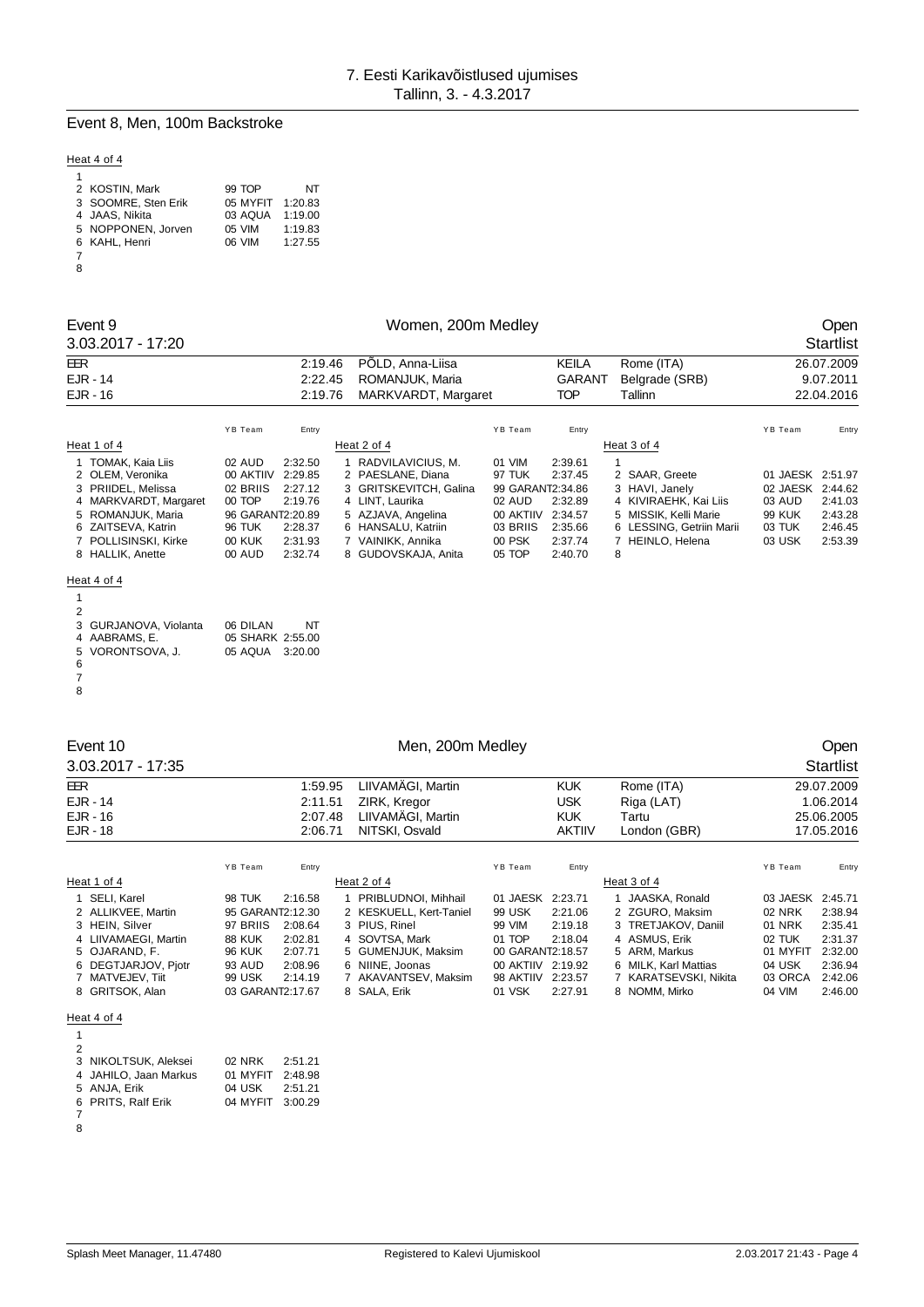| Event 11<br>3.03.2017 - 17:48                                                                                                                                                                                       | Mixed, 4 x 50m Freestyle                                                                    |                                                                                                     |                                                                                                                                                                                                                 |                                                                                    |                                                                                                   |                                                                                                                                           |                                                                                                                                                    |
|---------------------------------------------------------------------------------------------------------------------------------------------------------------------------------------------------------------------|---------------------------------------------------------------------------------------------|-----------------------------------------------------------------------------------------------------|-----------------------------------------------------------------------------------------------------------------------------------------------------------------------------------------------------------------|------------------------------------------------------------------------------------|---------------------------------------------------------------------------------------------------|-------------------------------------------------------------------------------------------------------------------------------------------|----------------------------------------------------------------------------------------------------------------------------------------------------|
| Heat 1 of 2<br>1 Orca Swim Club 1<br>2 Kalevi Ujumiskool 1<br>3 Ujumisklubi Aktiiv<br>4 Audentese Spordiklubi 1<br>5 Spordiklubi Garant 1<br>6 Ujumise Spordiklubi 1<br>7 TOPi Ujumisklubi<br>8 Ujumisklubi Briis 1 | YB Team<br>ORCA<br><b>KUK</b><br><b>AKTIIV</b><br>AUD<br>USK.<br><b>TOP</b><br><b>BRIIS</b> | Entry<br>1:48.00<br>1:45.10<br>1:42.50<br>1:39.00<br>GARANT1:42.00<br>1:43.60<br>1:46.00<br>1:48.70 | Heat 2 of 2<br>1 MyFitness 1<br>2 Spordiklubi Aquaway 1<br>3 Järveotsa Spordiklubi 1<br>4 Viimis Veeklubi<br>5 Sillamäe Ujumisklubi Kalev<br>6 Pärnu Spordikool 1<br>7 Tartu Ujumisklubi<br>8 Spordiklubi Dilan | YB Team<br><b>MYFIT</b><br>AQUA<br>VIM<br><b>PSK</b><br><b>TUK</b><br><b>DILAN</b> | Entry<br>NT<br>2:08.20<br>JAESK 1:52.00<br>1:50.10<br>SILUK 1:50.40<br>1:56.00<br>NT<br><b>NT</b> |                                                                                                                                           | YB Team<br>Entry                                                                                                                                   |
| Event 12<br>4.03.2017 - 10:00                                                                                                                                                                                       |                                                                                             |                                                                                                     | Women, 100m Freestyle                                                                                                                                                                                           |                                                                                    |                                                                                                   |                                                                                                                                           | Open<br><b>Startlist</b>                                                                                                                           |
| EER<br><b>EJR - 14</b><br>$EJR - 16$                                                                                                                                                                                |                                                                                             | 55.81<br>58.66<br>56.65                                                                             | KOLUKANOVA, Jana<br>ALNEK, Kertu Ly<br>ALNEK, Kertu Ly                                                                                                                                                          |                                                                                    | <b>EST</b><br><b>USK</b><br><b>USK</b>                                                            | Montreal (CAN)<br>Dordrecht (NED)<br>Hodmezovasarhely (HUN)                                                                               | 28.07.2005<br>9.07.2014<br>6.07.2016                                                                                                               |
| Heat 1 of 5<br>1 AZJAVA, Angelina<br>2 LINT, Laurika<br>3 MAIDE, Ilona<br>4 ALNEK, Kertu Ly<br>5 KAARE, Kertu<br>6 KRUUSE, Grete Lucia                                                                              | YB Team<br>00 AKTIIV<br>02 AUD<br>01 AUD<br>99 USK<br>02 ORCA<br>00 TUK                     | Entry<br>1:01.20<br>1:00.67<br>59.43<br>56.65<br>59.12<br>1:00.38                                   | Heat 2 of 5<br>1 VIIDAS, Kerli<br>2 KALJUVALD, Tiina-Britt<br>3 HUERDEN, Sarah<br>4 VAINIKK, Annika<br>5 POLLISINSKI, Kirke<br>6 CHERKAY, Polina                                                                | YB Team<br>00 KEILA<br>03 BRIIS<br>01 TOP<br>00 PSK<br><b>00 KUK</b><br>01 SILUK   | Entry<br>1:03.96<br>1:03.56<br>1:02.98<br>1:01.64<br>1:02.08<br>1:03.36                           | Heat 3 of 5<br>1 MAENNIK, L.<br>2 POGODINA, Jekaterina<br>3 KARLSON, Grete<br>4 LAUTRE, Nicky Zoe<br>5 PETROVA, Aleksandra<br>6 PAERN, G. | YB Team<br>Entry<br>01 SHARK 1:09.12<br>04 ARGO<br>1:08.11<br>02 ORCA<br>1:06.62<br>03 ORCA<br>1:05.84<br>01 SILUK<br>1:05.94<br>02 PSK<br>1:07.86 |
| 7 TOMAK, Kaia Liis<br>8 SALUMAA, Mai Riin<br>Heat 4 of 5                                                                                                                                                            | 02 AUD<br>00 TOP                                                                            | 1:00.77<br>1:01.32                                                                                  | 7 HEINLO, Helena<br>8 LESSING, Getriin Marii<br>Heat 5 of 5                                                                                                                                                     | 03 USK<br>03 TUK                                                                   | 1:03.89<br>1:05.34                                                                                | 7 LAURSON, Kaetlin<br>8 ALLAS, Kirke                                                                                                      | 99 JAESK<br>1:08.71<br>02 VIM<br>1:09.35                                                                                                           |
| 1 SAIMRE, Lauren<br>2 IGNATJEVA, Karina<br>3 REIN, Laura<br>4 TIHHONOVA, Nikol<br>5 SAAREP, H.<br>6 JERMOSHKINA, Alina<br>7 KUZMINA, Alina<br>8 LASN, Margareth                                                     | 02 ORCA<br>03 SILUK<br>00 MYFIT<br>06 SILUK<br>02 MYFIT<br>04 NRK<br>04 ARGO<br>01 PSK      | 1:15.01<br>1:11.87<br>1:11.06<br>1:09.62<br>1:10.88<br>1:11.78<br>1:13.11<br>1:16.55                | 1<br>$\overline{2}$<br>3 LOODUS, Brita<br>4 KESKRAND, Mirjam<br>5 KUZMINA, Uljana<br>6<br>7<br>8                                                                                                                | 01 SHARK<br>06 VIM<br>06 DILAN 1:21.05                                             | NT<br>1:21.00                                                                                     |                                                                                                                                           |                                                                                                                                                    |

| Event 13<br>4.03.2017 - 10:10                                                                                                                                    |                                                                                                  |                                                                      |  | Men, 100m Freestyle                                                                                                                                                         |                                                                                     |                                                                      |                                                                                                                                                            |                                                                                             | Open<br><b>Startlist</b>                                             |
|------------------------------------------------------------------------------------------------------------------------------------------------------------------|--------------------------------------------------------------------------------------------------|----------------------------------------------------------------------|--|-----------------------------------------------------------------------------------------------------------------------------------------------------------------------------|-------------------------------------------------------------------------------------|----------------------------------------------------------------------|------------------------------------------------------------------------------------------------------------------------------------------------------------|---------------------------------------------------------------------------------------------|----------------------------------------------------------------------|
| EER<br>$EJR - 14$<br>$EJR - 16$                                                                                                                                  |                                                                                                  | 49.56<br>53.85<br>51.11                                              |  | DEGTJARJOV, Pjotr<br>ZIRK, Kregor<br>ZIRK, Kregor                                                                                                                           |                                                                                     | <b>TOP</b><br>USK<br><b>USK</b>                                      | Kazan (RUS)<br>Tartu<br>London (GBR)                                                                                                                       |                                                                                             | 13.07.2013<br>13.04.2014<br>19.05.2016                               |
| $EJR - 18$                                                                                                                                                       |                                                                                                  | 49.88                                                                |  | TRIBUNTSOV, Ralf                                                                                                                                                            |                                                                                     | <b>AUD</b>                                                           | Kazan (RUS)                                                                                                                                                |                                                                                             | 13.07.2013                                                           |
|                                                                                                                                                                  | YB Team                                                                                          | Entry                                                                |  |                                                                                                                                                                             | YB Team                                                                             | Entry                                                                |                                                                                                                                                            | YB Team                                                                                     | Entry                                                                |
| Heat 1 of 7                                                                                                                                                      |                                                                                                  |                                                                      |  | Heat 2 of 7                                                                                                                                                                 |                                                                                     |                                                                      | Heat 3 of 7                                                                                                                                                |                                                                                             |                                                                      |
| 1 UETT, Hendrik<br>2 ALJAND, Martti<br>3 ZAITSEV, Daniel<br>4 DEGTJARJOV, Piotr<br>5 AEDMA, Andri<br>6 SIIM, Cevin Anders<br>7 TSERNOSEV, Nikita<br>8 LANGEL, M. | <b>98 TUK</b><br>87 AUD<br>97 GARANT<br>93 AUD<br><b>95 AUD</b><br>97 TUK<br>97 GARANT<br>99 AUD | 52.38<br>52.03<br>51.77<br>49.71<br>51.43<br>51.91<br>52.14<br>52.49 |  | 1 ROOSE, Robert<br>2 PIILBERG, Martin<br>3 PANCHENKO-PROKOPIEV993SILUK<br>4 SUUN, Janter<br>5 GUSSEV, Andrei<br>6 MARANDI, Markus<br>7 KARU, Fred<br>8 LEICHTER, Karl Johan | <b>96 TUK</b><br>00 USK<br>00 TOP<br>97 GARANT<br><b>00 KUK</b><br>93 AUD<br>97 AUD | 54.69<br>54.53<br>54.13<br>52.61<br>52.92<br>54.50<br>54.65<br>55.36 | 1 PAULSON, Ergo<br>2 VAINIKK, Rando<br>3 HIIE, Matis<br>4 MILK, Markus<br>5 MARIN, Dmitri<br>6 MURAVJOV, Maksim<br>7 MIILPALU, Matteus<br>8 PAERISMAA, Uku | <b>99 TUK</b><br>00 PSK<br>98 KEILA<br>99 TUK<br>01 ARGO<br>98 GARANT<br>02 USK<br>01 BRIIS | 56.92<br>56.70<br>56.30<br>55.85<br>56.05<br>56.55<br>56.88<br>56.98 |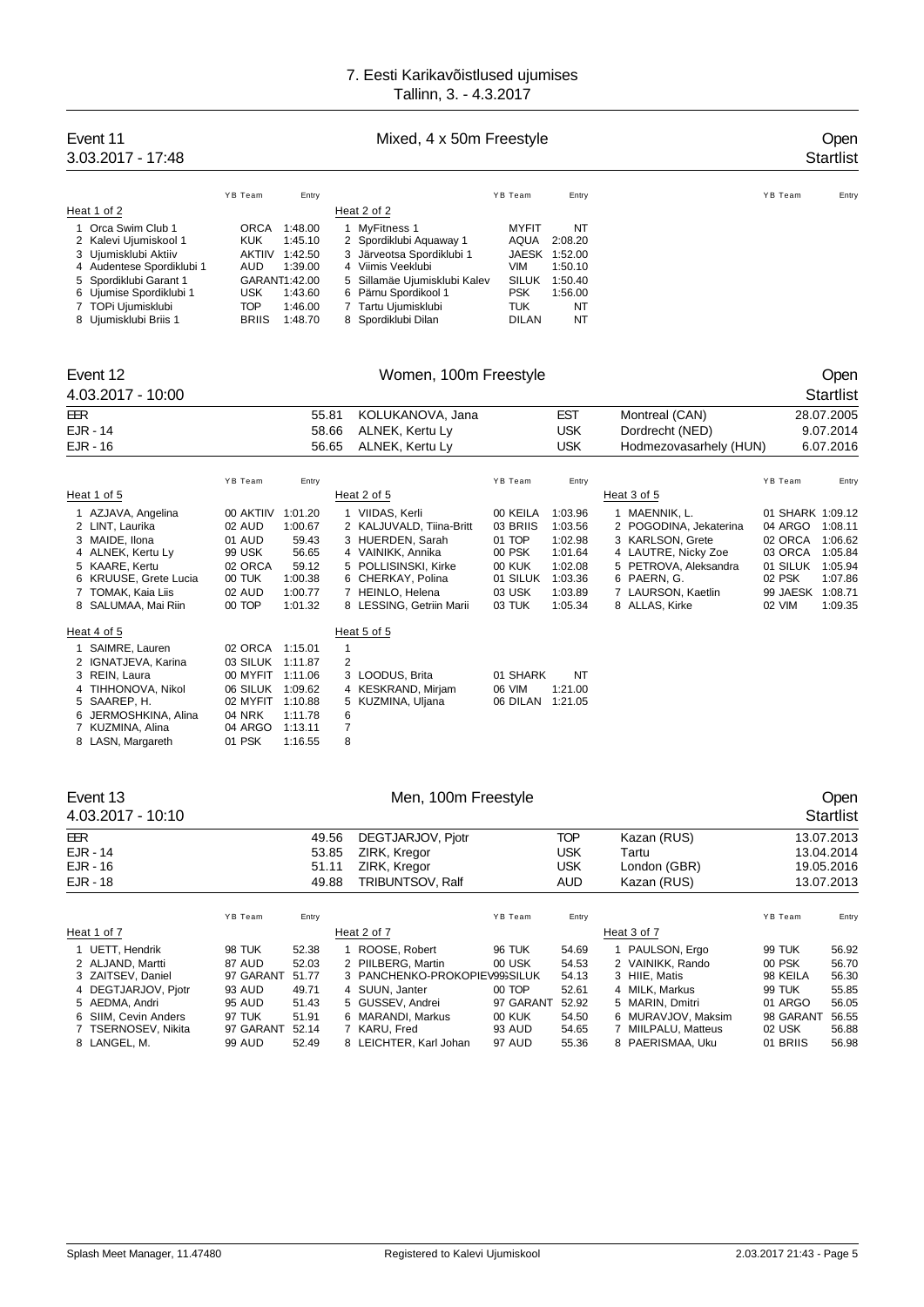## Event 13, Men, 100m Freestyle

| Heat 4 of 7            |                  |         | Heat 5 of 7             |                  |         | Heat 6 of 7            |          |         |
|------------------------|------------------|---------|-------------------------|------------------|---------|------------------------|----------|---------|
| 1 NIGUL, Siim          | 02 ORCA          | 1:03.41 | KALLASTE. Carl Robert   | 02 ORCA          | 1:09.05 |                        |          |         |
| 2 HIIEMAA, Teodor Juko | 01 BRIIS         | 1:00.95 | 2 ANDREEV, Ruslan       | 01 SILUK         | 1:07.11 | 2 GOLUBEV, Aleksei     | 02 AQUA  | 1:12.20 |
| 3 KAESPER, Janek       | 99 ARGO          | 59.32   | 3 VIHERPUU, Rihard      | 03 VIM           | 1:05.78 | 3 SOOMRE, Sten Erik    | 05 MYFIT | 1:11.15 |
| 4 ANDREJEV, Sebastian  | 01 ARGO          | 57.30   | 4 RAADIK, Jorke Patrick | 03 ORCA          | 1:04.50 | 4 SEPP, Guenter        | 03 PSK   | 1:09.37 |
| 5 LOOKENE, R.          | 01 MYFIT         | 57.48   | 5 VALKRUSMAN, A.        | 03 ARGO          | 1:05.40 | 5 VILLEMS, Glen Marcus | 04 ORCA  | 1:10.00 |
| 6 KUZMIN, Sergei       | 02 ARGO          | 59.73   | 6 LISSOVENKO, Patrik    | 01 JAESK 1:06.78 |         | 6 MARTSUK, Nikita      | 03 NRK   | 1:12.00 |
| 7 TRETJAKOV, Mark      | 01 JAESK         | 1:01.11 | 7 KASELT, Ragnar Kevin  | 98 SPAVT         | 1:08.71 | 7 JAAS, Nikita         | 03 AQUA  | 1:12.50 |
| 8 PETROV, Dmitri       | 03 DILAN 1:04.12 |         | 8 MAERTMAA, Alex Artur  | 02 USK           | 1:09.28 | 8                      |          |         |
| .                      |                  |         |                         |                  |         |                        |          |         |

### Heat 7 of 7

| $\mathfrak{p}$ |                      |         |         |
|----------------|----------------------|---------|---------|
|                | 3 PASKOV, Gleb       | 05 VIM  | 1:21.00 |
|                | 4 GOLUBEV, Aleksandr | 02 AQUA | 1:15.00 |
|                | 5 KAHL, Henri        | 06 VIM  | 1:18.15 |
| 6              |                      |         |         |
|                |                      |         |         |
| 8              |                      |         |         |

# Event 14 Deen Consumers 200m Breaststroke Consumers 200m Breaststroke Consumers 200m Breaststroke Consumers 200m Breaststroke Consumers 200m Breaststroke Consumers 200m Breaststroke Consumers 200m Breaststroke Consumers 20

| 4.03.2017 - 10:22 |                         |              |                        | Startlist |
|-------------------|-------------------------|--------------|------------------------|-----------|
| EER               | 2:31.37 ROMANJUK, Maria |              | GARANT Kazan (RUS)     | 6.08.2015 |
| $EJR - 14$        | 2:36.27 ROMANJUK, Maria | GARANT Tartu |                        | 6.03.2010 |
| $EJR - 16$        | 2:33.48 ROMANJUK, Maria |              | GARANT Barcelona (ESP) | 1.08.2013 |
|                   |                         |              |                        |           |

|                          | YB Team           | Entry   |                        | YB Team          | Entry   |                        | YB Team           | Entry   |
|--------------------------|-------------------|---------|------------------------|------------------|---------|------------------------|-------------------|---------|
| Heat 1 of 4              |                   |         | Heat 2 of 4            |                  |         | Heat 3 of 4            |                   |         |
| TINGAEVA, Anastassia     | 04 AKTIIV 2:56.65 |         | VIIK. Jette            | 02 KUK           | 3:06.76 | REBANE, Birgit         | 02 PSK            | 3:17.34 |
| 2 ARNDT, Meril           | 02 MYFIT 2:53.71  |         | 2 PUUSEPP, Garita-Beth | 03 ORCA          | 3:05.00 | 2 VIIDING, Vanessa     | 02 USK            | 3:14.45 |
| 3 GRITSKEVITCH, Galina   | 99 GARANT2:48.67  |         | 3 PAERISMAA, Anett     | 99 BRIIS         | 2:59.80 | 3 KNJAZEVA, Jelizaveta | 04 SILUK          | 3:09.68 |
| 4 ROMANJUK, Maria        | 96 GARANT2:31.37  |         | 4 PENTER, Kirke        | 01 KUK           | 2:57.69 | 4 JEFIMOVA, Eneli      | 06 SILUK          | 3:07.56 |
| 5 KALVET, Laura          | 02 TOP            | 2:48.46 | 5 GUDOVSKAJA, Anita    | 05 TOP           | 2:59.06 | 5 HANVERE, H.          | 03 BRIIS          | 3:07.62 |
| 6 JAAMUL, Kristina Maria | <b>00 KUK</b>     | 2:49.31 | 6 JAASKA, Kristiina    | 00 JAESK 3:02.38 |         | 6 HALJASORG, Hanna     | 03 TUK            | 3:11.71 |
| 7 TAMMISTE, Sandra       | 03 KUK            | 2:54.72 | HAVI. Janelv           | 02 JAESK 3:06.60 |         | 7 VEDEHHOVA, Arina     | 04 AKTIIV 3:16.13 |         |
| 8 KIVIRAEHK, Kai Liis    | 03 AUD            | 2:56.82 | 8 TREIMAN, G.          | 02 AUD           | 3:07.00 | 8                      |                   |         |
|                          |                   |         |                        |                  |         |                        |                   |         |

### Heat 4 of 4

| 2 |                       |          |         |
|---|-----------------------|----------|---------|
|   | 3 RANNAMETS, Brita    | 04 USK   | NT      |
|   | 4 VORONTSOVA. J.      | 05 AQUA  | 3:18.00 |
|   | 5 GURJANOVA, Violanta | 06 DILAN | 3:23.42 |
| 6 |                       |          |         |
|   |                       |          |         |
| 8 |                       |          |         |

## Event 15 Communication of Men, 200m Breaststroke Communication of the Open

| 4.03.2017 - 10:38    |                  |         |                        |           |               |                      |          | <b>Startlist</b> |
|----------------------|------------------|---------|------------------------|-----------|---------------|----------------------|----------|------------------|
| EER                  |                  | 2:12.80 | ALLIKVEE, Martin       |           | <b>GARANT</b> | Kaunas (LTU)         |          | 26.05.2016       |
| EJR - 14             |                  | 2:30.90 | DOBROVOLSKI, Aleksandr |           | <b>KJSSK</b>  | Vilnius (LTU)        |          | 5.03.1989        |
| EJR - 16             |                  | 2:23.63 | LABZIN. Vladimir       |           |               | Esbjerg (DEN)        |          | 13.07.1999       |
| EJR - 18             |                  | 2:19.12 | <b>HEIN, Silver</b>    |           | <b>BRIIS</b>  | Tartu                |          | 9.04.2016        |
|                      | YB Team          | Entry   |                        | YB Team   | Entry         |                      | YB Team  | Entry            |
| Heat 1 of 4          |                  |         | Heat 2 of 4            |           |               | Heat 3 of 4          |          |                  |
| 1 SOVTSA, Mark       | 01 TOP           | 2:31.88 | 1 MARRAN, M.           | 03 BRIIS  | 2:49.01       |                      |          |                  |
| 2 NIINE, Joonas      | 00 AKTIIV        | 2:28.34 | 2 VARKKI, Konstantin   | 02 AKTIIV | 2:46.59       | 2 BABURIN, Ilja      | 01 JAESK | 3:02.26          |
| 3 AKAVANTSEV, Maksim | 98 AKTIIV        | 2:26.11 | 3 ARM, Markus          | 01 MYFIT  | 2:40.25       | 3 MAEKIMAA, S.       | 02 PSK   | 2:56.11          |
| 4 ALLIKVEE, Martin   | 95 GARANT2:12.80 |         | 4 KOSTIN, Mark         | 99 TOP    | 2:34.45       | 4 UEHTIGI. Markus    | 00 TUK   | 2:52.67          |
| 5 HEIN, Silver       | 97 BRIIS         | 2:19.12 | 5 ROOSIMAA, A.         | 01 AUD    | 2:38.31       | 5 KASSIHIN, Kevin    | 01 VIM   | 2:55.20          |
| 6 MATVEJEV, Tiit     | 99 USK           | 2:27.18 | 6 SABENIN, Igor        | 98 SILUK  | 2:44.68       | 6 NIKOLTSUK, Aleksei | 02 NRK   | 2:59.48          |
| 7 LOVI, Alex         | 97 AUD           | 2:30.51 | 7 ROZENKOV, Ilja       | 02 AKTIIV | 2:48.87       | 7 NOPPONEN, Jorven   | 05 VIM   | 3:17.53          |
| 8 SELI, Karel        | <b>98 TUK</b>    | 2:33.68 | 8 MILK, Karl Mattias   | 04 USK    | 2:51.76       | 8                    |          |                  |
|                      |                  |         |                        |           |               |                      |          |                  |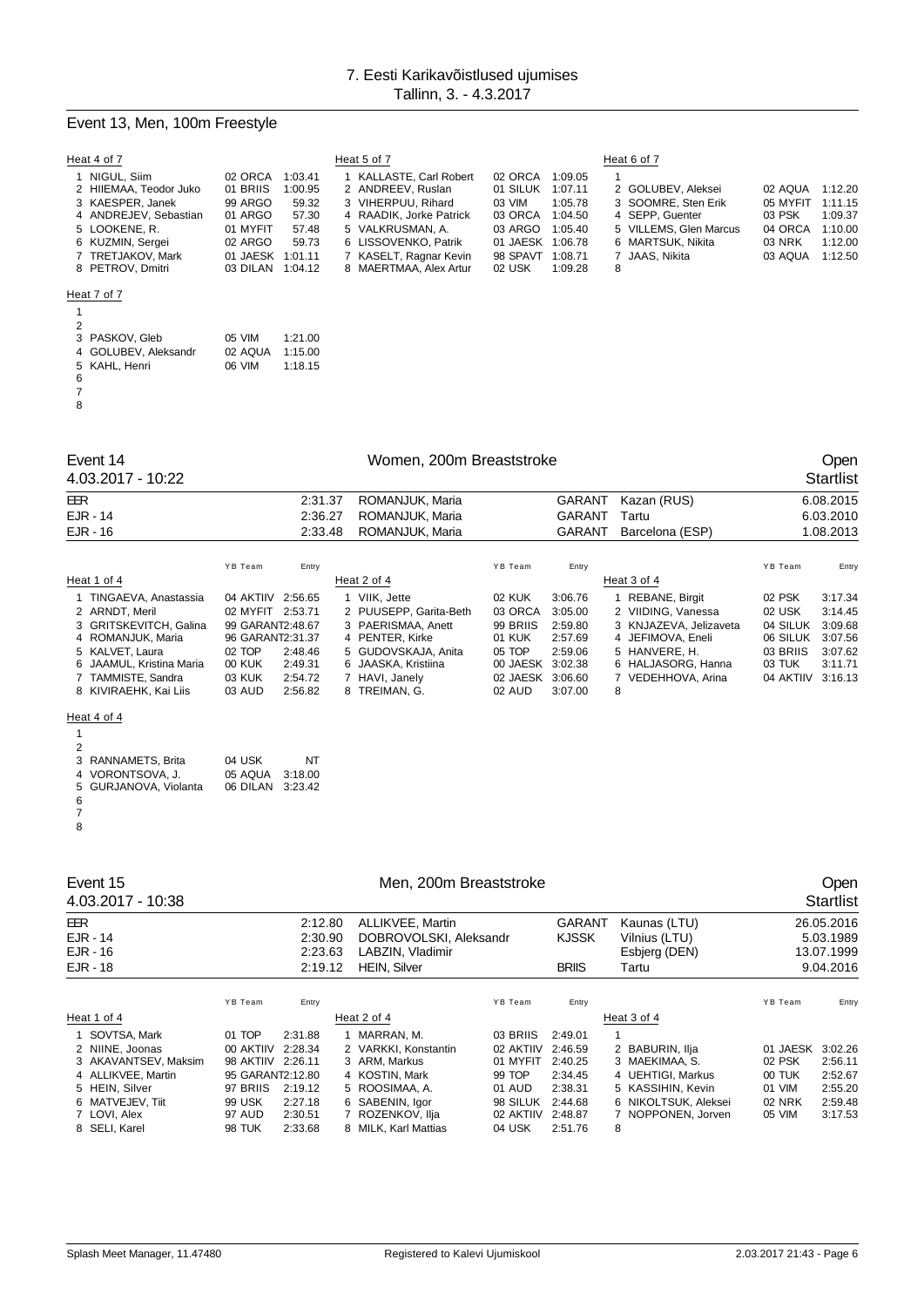## Event 15, Men, 200m Breaststroke

### Heat 4 of 4

| 1                  |           |    |
|--------------------|-----------|----|
| $\overline{2}$     |           |    |
| 3 DANILKIN, Denis  | 87 GARANT | NT |
| 4 PRITS, Ralf Erik | 04 MYFIT  | NT |
| 5 JAASKA, Ronald   | 03 JAESK  | NT |
| 6                  |           |    |
|                    |           |    |
| 8                  |           |    |

| Event 16<br>4.03.2017 - 10:49                                                                                                                                          |                                                                                              |                                                                      | Open<br>Startlist                                                                                                                               |                                                                                            |                                                                      |                                                                                                                                                      |                                                                                    |                                                                      |
|------------------------------------------------------------------------------------------------------------------------------------------------------------------------|----------------------------------------------------------------------------------------------|----------------------------------------------------------------------|-------------------------------------------------------------------------------------------------------------------------------------------------|--------------------------------------------------------------------------------------------|----------------------------------------------------------------------|------------------------------------------------------------------------------------------------------------------------------------------------------|------------------------------------------------------------------------------------|----------------------------------------------------------------------|
| EER                                                                                                                                                                    |                                                                                              | 29.18                                                                | KENDZIOR, Alina                                                                                                                                 |                                                                                            | <b>GARANT</b>                                                        | 18.06.2016                                                                                                                                           |                                                                                    |                                                                      |
| $EJR - 14$<br>$EJR - 16$                                                                                                                                               |                                                                                              | 30.09<br>29.42                                                       | SEPP, Sigrid<br>SEPP, Sigrid                                                                                                                    |                                                                                            | TOP<br>TOP                                                           | Riga (LAT)<br>Espoo (FIN)                                                                                                                            | 2.06.2013<br>16.05.2015                                                            |                                                                      |
|                                                                                                                                                                        | YB Team                                                                                      | Entry                                                                |                                                                                                                                                 | YB Team                                                                                    | Entry                                                                |                                                                                                                                                      | YB Team                                                                            | Entry                                                                |
| Heat 1 of 4                                                                                                                                                            |                                                                                              |                                                                      | Heat 2 of 4                                                                                                                                     |                                                                                            |                                                                      | Heat 3 of 4                                                                                                                                          |                                                                                    |                                                                      |
| VALDMAA, Laura-Liis<br>2 HANSALU, Katriin<br>3 OLEM. Veronika<br>4 SEPP, Sigrid<br>5 SEPP, Kaetlin<br>6 MAANURM, Sandra<br>7 PENJAM, Eva Lotta<br>8 KRIVORUKOVA, Sofja | 04 TUK<br>03 BRIIS<br>00 AKTIIV<br>98 TOP<br>92 TOP<br>01 ORCA<br><b>00 KUK</b><br>02 AKTIIV | 32.35<br>31.51<br>30.98<br>29.42<br>29.96<br>31.46<br>31.90<br>32.61 | SAAR, Greete<br>2 OEOEBIK, Mia<br>3 KISSELJOVA, A.<br>4 KERSA, Katriin<br>5 VIIDAS, Kerli<br>6 KORNET, Diana<br>7 SAAREP.H.<br>8 MARDI, Martina | 01 JAESK<br>01 SHARK<br>99 SILUK<br>94 TOP<br>00 KEILA<br>02 MYFIT<br>02 MYFIT<br>05 MYFIT | 35.28<br>33.93<br>33.81<br>33.35<br>33.62<br>33.84<br>34.22<br>35.36 | JAANSON, Rahel<br>2 TROTSENKO, Emilia<br>3 PAERN. G.<br>4 REBANE, Birgit<br>5 KIVI, Jonna<br>6 LAUTRE, Nicky Zoe<br>7 ROOS, Aurelia<br>8 LILL. Grete | 04 VIM<br>03 AKTIIV<br>02 PSK<br>02 PSK<br>03 VIM<br>03 ORCA<br>04 PSK<br>01 MYFIT | 37.36<br>36.91<br>36.59<br>35.36<br>35.49<br>36.82<br>36.96<br>38.28 |

### Heat 4 of 4

| 2 |                     |          |       |
|---|---------------------|----------|-------|
|   | 3 JEFIMOVA, Eneli   | 06 SILUK | 40.27 |
|   | 4 PIIRSALU, Mirelle | 06 MYFIT | 38.93 |
|   | 5 MAENDMAA, Ronja   | 04 MYFIT | 40.24 |
|   | 6 KESKRAND, Mirjam  | 06 VIM   | 42.12 |
| 7 |                     |          |       |
| 8 |                     |          |       |

| Event 17          | Men, 50m Backstroke |       |                         |         |            |                             |         | Open             |
|-------------------|---------------------|-------|-------------------------|---------|------------|-----------------------------|---------|------------------|
| 4.03.2017 - 10:55 |                     |       |                         |         |            |                             |         | <b>Startlist</b> |
| EER               |                     | 25.45 | TRIBUNTSOV, Ralf        |         | <b>AUD</b> | Kazan (RUS)                 |         | 8.08.2015        |
| $EJR - 14$        |                     | 28.36 | ZIRK, Kregor            |         | USK        | Tartu                       |         | 25.05.2014       |
| $EJR - 16$        |                     | 26.95 | TRIBUNTSOV, Ralf        |         | <b>AUD</b> | Belgrade (SRB)              |         | 9.07.2011        |
| EJR - 18          |                     | 25.99 | <b>TRIBUNTSOV, Ralf</b> |         | <b>AUD</b> | Kazan (RUS)                 |         | 12.07.2013       |
|                   | YB Team             | Entry |                         | YB Team | Entry      |                             | YB Team | Entry            |
| $\Box$            |                     |       | $\Box$                  |         |            | $H_{00}$ + $2$ of $\Lambda$ |         |                  |

| Heat 1 of 4          |               |       | Heat 2 of 4           |           |       | Heat 3 of 4             |               |       |
|----------------------|---------------|-------|-----------------------|-----------|-------|-------------------------|---------------|-------|
| AHTIAINEN, Alex      | 01 USK        | 27.94 | URIKO, Henry Gerhard  | 99 AUD    | 30.26 |                         |               |       |
| 2 TURU, Vladimir     | 99 GARANT     | 27.71 | 2 KLEINSON, Oskar     | 00 KEILA  | 29.81 | 2 RAADIK, Jorke Patrick | 03 ORCA       | 36.11 |
| 3 LELLE, Armin Evert | 99 VIM        | 26.96 | 3 VIIRPUU, Jan Joonas | 02 KUK    | 29.48 | 3 NIINE, Jannes         | 02 AKTIIV     | 32.77 |
| 4 VINTER, Endri      | 93 UCA        | 26.13 | 4 SANDRIGAILO, A.     | 99 USK    | 29.06 | 4 ARGE, Anders          | 01 TOP        | 30.94 |
| 5 GUSSEV, Andrei     | 97 GARANT     | 26.40 | 5 PRIBLUDNOI, Mihhail | 01 JAESK  | 29.07 | 5 MILK, Markus          | <b>99 TUK</b> | 31.49 |
| 6 HIIE, Matis        | 98 KEILA      | 27.24 | 6 DANILOV, Artiom     | 00 AKTIIV | 29.62 | 6 VIHERPUU, Rihard      | 03 VIM        | 35.00 |
| 7 AAVIK, Priit       | <b>94 AUD</b> | 27.93 | HIIEMAA. Teodor Juko  | 01 BRIIS  | 30.18 | 7 KAHL, Henri           | 06 VIM        | 39.32 |
| 8 LAID, Kristjan     | 98 TOP        | 28.27 | 8 TARUM, Robert       | 00 AKTIIV | 30.76 | 8                       |               |       |

### Heat 4 of 4

| 2 |                     |          |       |
|---|---------------------|----------|-------|
|   | 3 MARTSUK, Nikita   | 03 NRK   | 41.82 |
|   | 4 PASKOV, Gleb      | 05 VIM   | 39.60 |
|   | 5 SOOMRE. Sten Erik | 05 MYFIT | 39.63 |
| 6 |                     |          |       |
|   |                     |          |       |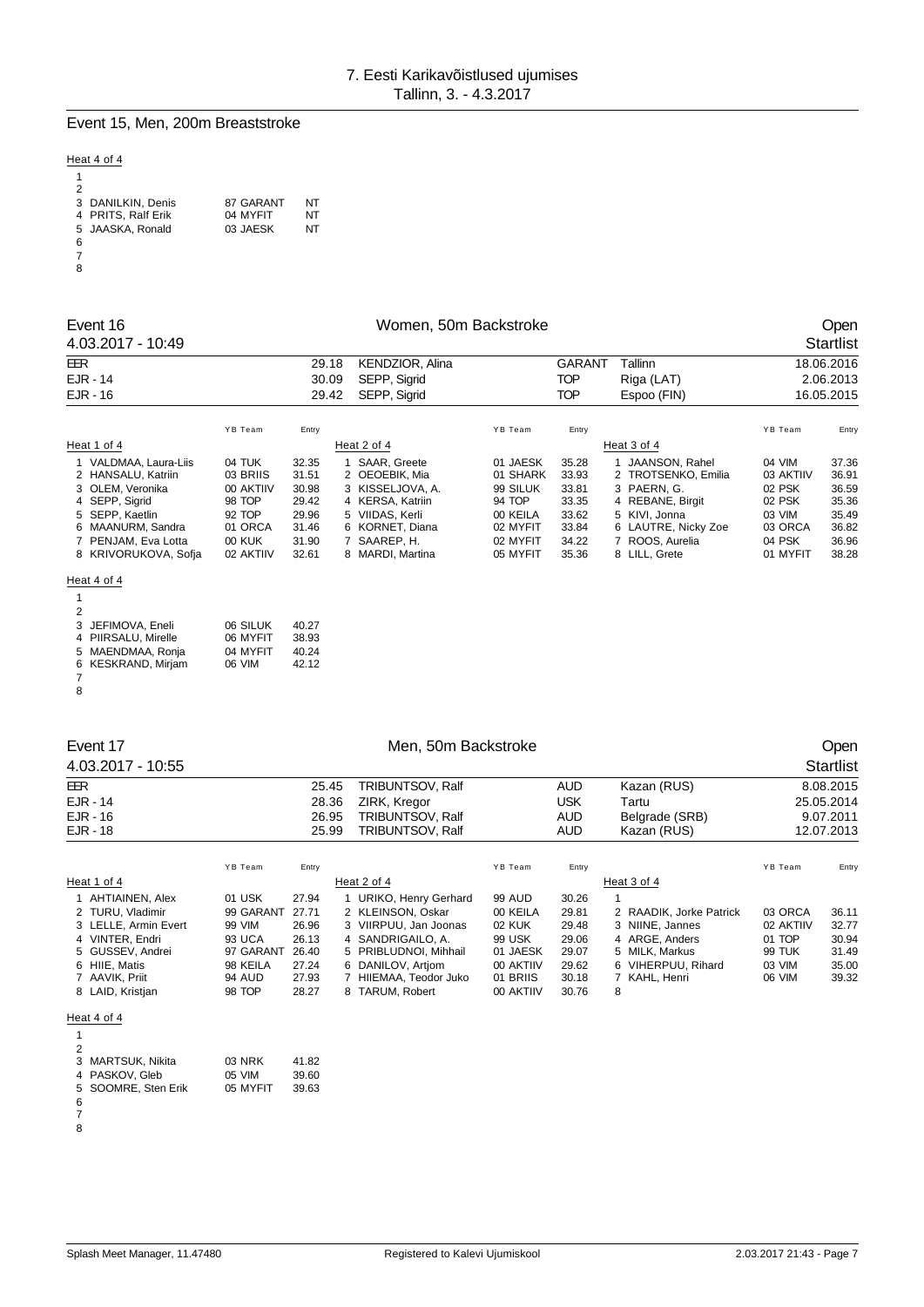| Event 18<br>4.03.2017 - 11:12                                                                                                                                                    |                                                                                                                      |                                                                                      |                   | Women, 100m Butterfly                                                                                                                                                                  |                                                                                                 |                                                              |                                                                                                                                                                           |                                                                                                               | Open<br><b>Startlist</b>                             |
|----------------------------------------------------------------------------------------------------------------------------------------------------------------------------------|----------------------------------------------------------------------------------------------------------------------|--------------------------------------------------------------------------------------|-------------------|----------------------------------------------------------------------------------------------------------------------------------------------------------------------------------------|-------------------------------------------------------------------------------------------------|--------------------------------------------------------------|---------------------------------------------------------------------------------------------------------------------------------------------------------------------------|---------------------------------------------------------------------------------------------------------------|------------------------------------------------------|
| EER<br><b>EJR - 14</b><br>EJR - 16                                                                                                                                               |                                                                                                                      | 59.00<br>1:04.65<br>1:01.40                                                          |                   | ALJAND, Triin<br>MARKVARDT, Margaret<br>MARKVARDT, Margaret                                                                                                                            |                                                                                                 | TOP<br>TOP<br><b>TOP</b>                                     | Rome (ITA)<br>Tallinn<br>London (GBR)                                                                                                                                     |                                                                                                               | 26.07.2009<br>6.03.2015<br>19.05.2016                |
| Heat 1 of 2                                                                                                                                                                      | YB Team                                                                                                              | Entry                                                                                |                   | Heat 2 of 2                                                                                                                                                                            | YB Team                                                                                         | Entry                                                        |                                                                                                                                                                           | YB Team                                                                                                       | Entry                                                |
| 1 POLLISINSKI, Kaisa<br>2 MISSIK, Kelli Marie<br>3 AZJAVA, Angelina<br>4 MARKVARDT, Margaret<br>5 ZAITSEVA, Katrin<br>6 PAESLANE, Diana<br>7 MEIER, Helen<br>8 VUTT, Hanna Grete | 02 KUK<br><b>99 KUK</b><br>00 AKTIIV<br>00 TOP<br><b>96 TUK</b><br>97 TUK<br>01 VSK<br>03 TOP                        | 1:15.09<br>1:09.47<br>1:07.70<br>1:01.40<br>1:05.21<br>1:08.34<br>1:14.94<br>1:17.57 | $\mathbf{1}$<br>8 | 2 OTDELNOVA, Aljona<br>3 POGODINA, Jekaterina<br>4 PUUSEPP, Garita-Beth<br>5 KURLOKOVA, Nadezda<br>6 TIMOFEJEVA, Polina<br>7 TONISSON, Liilia                                          | 04 SILUK 1:30.09<br>04 ARGO<br>03 ORCA<br>04 AKTIIV 1:18.72<br>05 AQUA<br>04 KUK                | 1:19.75<br>1:18.07<br>1:22.50<br>1:35.53                     |                                                                                                                                                                           |                                                                                                               |                                                      |
| Event 19<br>4.03.2017 - 11:17                                                                                                                                                    |                                                                                                                      |                                                                                      |                   | Men, 100m Butterfly                                                                                                                                                                    |                                                                                                 |                                                              |                                                                                                                                                                           |                                                                                                               | Open<br><b>Startlist</b>                             |
| EER<br>EJR - 14<br>EJR - 16<br>$EJR - 18$                                                                                                                                        |                                                                                                                      | 52.83<br>57.04<br>53.23<br>52.83                                                     |                   | ZIRK, Kregor<br>ZIRK, Kregor<br>ZIRK, Kregor<br>ZIRK, Kregor                                                                                                                           |                                                                                                 | <b>USK</b><br><b>USK</b><br><b>USK</b><br><b>USK</b>         | Hodmezovasarhely (HUN)<br>Tallinn<br>Stockholm (SWE)<br>Hodmezovasarhely (HUN)                                                                                            |                                                                                                               | 10.07.2016<br>26.06.2014<br>31.03.2016<br>10.07.2016 |
|                                                                                                                                                                                  | YB Team                                                                                                              | Entry                                                                                |                   |                                                                                                                                                                                        | YB Team                                                                                         | Entry                                                        |                                                                                                                                                                           | YB Team                                                                                                       | Entry                                                |
| Heat 1 of 4<br>1 ROOSE, Rudolf<br>2 ROOSE, Robert<br>3 MURAVJOV, Maksim<br>4 ZAITSEV, Daniel<br>5 LIIVAMAEGI, Martin<br>6 PAAVO, Sander<br>7 AAVIK, Priit<br>8 ADAMSON, Kristjan | 97 TUK<br><b>96 TUK</b><br>98 GARANT<br>97 GARANT 53.92<br><b>88 KUK</b><br>98 USK<br><b>94 AUD</b><br><b>00 KUK</b> | 59.19<br>57.05<br>56.57<br>56.11<br>56.58<br>57.82<br>59.79                          |                   | Heat 2 of 4<br>1 SANDRIGAILO, A.<br>2 PANCHENKO-PROKOPIEV993SILUK<br>3 VOLKOV, Sergei<br>4 KARU, Fred<br>5 AHTIAINEN, Alex<br>6 MARANDI, Markus<br>7 AMOSENKOV, A.<br>8 KANNUS, Rasmus | 99 USK<br>01 GARANT1:00.52<br>93 AUD<br>01 USK<br><b>00 KUK</b><br>01 JAESK 1:03.46<br>00 BRIIS | 1:03.51<br>1:01.81<br>59.91<br>1:00.28<br>1:01.68<br>1:04.22 | Heat 3 of 4<br>1 ASMUS, Erik<br>2 KAESPER, Janek<br>3 GRITSOK, Alan<br>4 KOPJEV, Edvard<br>5 VAINIKK, Rando<br>6 LOOKENE, R.<br>7 REINLO, Karl Marten<br>8 PETROV, Dmitri | 02 TUK<br>99 ARGO<br>03 GARANT1:05.37<br>00 GARANT1:04.57<br>00 PSK<br>01 MYFIT<br>99 USK<br>03 DILAN 1:09.12 | 1:06.66<br>1:05.61<br>1:05.19<br>1:05.39<br>1:06.19  |
| Heat 4 of 4<br>1<br>2 GOLUBEV, Aleksei<br>3 NOMM, Mirko<br>4 LAASPERE, Reimo Gert<br>5 KARATSEVSKI, Nikita<br>6 TINNO, Jan Markus<br>7<br>8                                      | 02 AQUA<br>04 VIM<br>03 SHARK 1:15.66<br>03 ORCA 1:15.90<br>01 MYFIT 1:25.51                                         | 1:29.90<br>1:16.56                                                                   |                   |                                                                                                                                                                                        |                                                                                                 |                                                              |                                                                                                                                                                           |                                                                                                               |                                                      |
| Event 20<br>4.03.2017 - 11:24                                                                                                                                                    |                                                                                                                      |                                                                                      |                   | Women, 400m Freestyle                                                                                                                                                                  |                                                                                                 |                                                              |                                                                                                                                                                           |                                                                                                               | Open<br><b>Startlist</b>                             |
| EER<br><b>EJR - 14</b><br>EJR - 16                                                                                                                                               |                                                                                                                      | 4:15.46<br>4:27.72<br>4:22.10                                                        |                   | LIIV-KULLA, Aivi<br>PETROVA, Jelena<br>GOLD, Aleksa                                                                                                                                    |                                                                                                 | GARANT<br><b>ORCA</b>                                        | Moscow (RUS)<br>Tallinn<br>Tallinn                                                                                                                                        |                                                                                                               | 16.02.1984<br>6.03.2004<br>19.06.2016                |
|                                                                                                                                                                                  | YB Team                                                                                                              | Entry                                                                                |                   |                                                                                                                                                                                        | YB Team                                                                                         | Entry                                                        |                                                                                                                                                                           | YB Team                                                                                                       | Entry                                                |
| Heat 1 of 3<br>1 MARIPUU, Brita Maria                                                                                                                                            | 01 TOP                                                                                                               | 4:49.64                                                                              |                   | Heat 2 of 3<br>1 VIIDING, Elisabeth                                                                                                                                                    | 04 BRIIS                                                                                        | 5:06.60                                                      | Heat 3 of 3<br>1 IGNATJEVA, Karina                                                                                                                                        | 03 SILUK 5:35.38                                                                                              |                                                      |

| 2 SALUMAA, Mai Riin  | 00 TOP           | 4:48.01 | 2 KRIVORUKOVA, Sofja     | 02 AKTIIV 5:05.29 |         | 2 HALJASORG, Hanna    | 03 TUK   | 5:25.47          |
|----------------------|------------------|---------|--------------------------|-------------------|---------|-----------------------|----------|------------------|
| 3 LINT, Laurika      | 02 AUD           | 4:39.75 | 3 BOKOVSKAJA, Elina      | 01 AKTIIV         | 4:59.53 | 3 AABRAMS.E.          |          | 05 SHARK 5:20.00 |
| 4 SEPP. Kaetlin      | 92 TOP           | 4:34.93 | 4 HUERDEN, Sarah         | 01 TOP            | 4:53.56 | 4 KAPELINA, Anna      |          | 03 GARANT5:11.09 |
| 5 KAARE, Kertu       | 02 ORCA          | 4:37.56 | 5 TOMAK. Kaia Liis       | 02 AUD            | 4:53.67 | 5 LAURSON, Kaetlin    |          | 99 JAESK 5:19.14 |
| 6 HALLIK, Anette     | 00 AUD           | 4:42.17 | 6 TREIAL, Elis           | 04 USK            | 5:02.83 | 6 KRUUSE, Grete Lucia | 00 TUK   | 5:22.67          |
| 7 CHERKAY, Polina    | 01 SILUK 4:49.16 |         | 7 RADVILAVICIUS, M.      | 01 VIM            | 5:05.45 | 7 KIVI. Jonna         | 03 VIM   | 5:30.00          |
| 8 SIIMAR, Paula-Brit | 97 TOP           | 4:52.92 | 8 LESSING, Getriin Marii | 03 TUK            | 5:08.97 | 8 GURJANOVA, Violanta | 06 DILAN | 5:51.35          |
|                      |                  |         |                          |                   |         |                       |          |                  |
|                      |                  |         |                          |                   |         |                       |          |                  |
|                      |                  |         |                          |                   |         |                       |          |                  |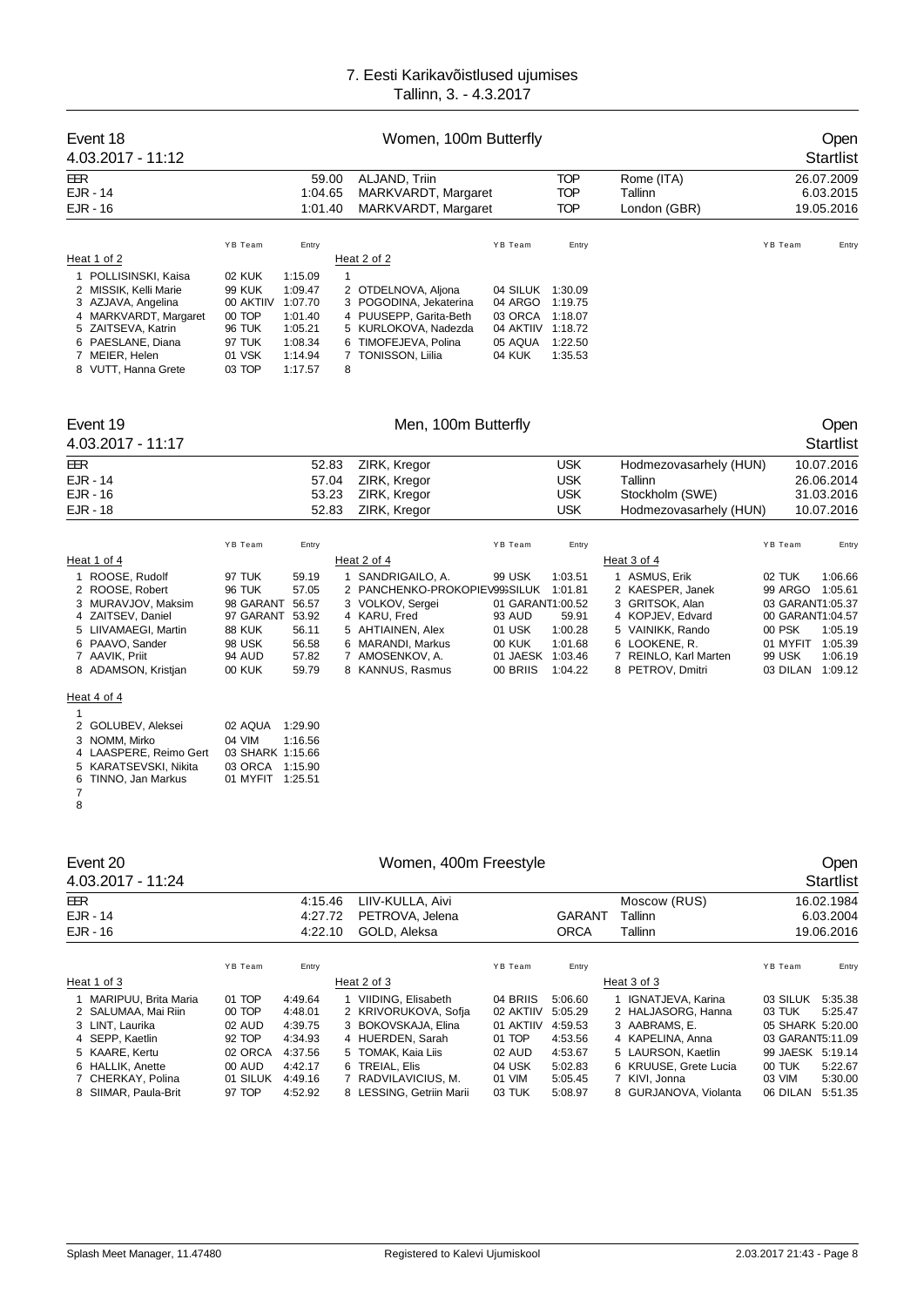| Event 21<br>4.03.2017 - 11:49       |                         |                    | Men, 400m Freestyle                |                            |                    |                                             |                              | <b>Open</b><br><b>Startlist</b> |
|-------------------------------------|-------------------------|--------------------|------------------------------------|----------------------------|--------------------|---------------------------------------------|------------------------------|---------------------------------|
| EER                                 |                         | 3:53.95            | STUKOLKIN, Ivar                    |                            | <b>URS</b>         | Moscow (URS)                                |                              | 24.07.1980                      |
| $EJR - 14$                          |                         | 4:05.76            | ZIRK, Kregor                       |                            | <b>USK</b>         | Riga (LAT)                                  |                              | 30.05.2014                      |
| $EJR - 16$                          |                         | 4:02.68            | ZIRK, Kregor                       |                            | <b>USK</b>         | Tallinn                                     |                              | 6.03.2015                       |
| EJR - 18                            |                         | 4:02.68            | ZIRK, Kregor                       |                            | <b>USK</b>         | Tallinn                                     |                              | 6.03.2015                       |
|                                     | YB Team                 | Entry              |                                    | YB Team                    | Entry              |                                             | YB Team                      | Entry                           |
| Heat 1 of 4                         |                         |                    | Heat 2 of 4                        |                            |                    | Heat 3 of 4                                 |                              |                                 |
| 1 LAID, Kristjan<br>2 UETT, Hendrik | 98 TOP<br><b>98 TUK</b> | 4:28.32<br>4:24.70 | 1 ROZENKOV, Ilja<br>2 AEDMA, Andri | 02 AKTIIV<br><b>95 AUD</b> | 4:38.79<br>4:34.48 | PRIBLUDNOI, Mihhail<br>2 VILMS-JAMSA, Henri | 01 JAESK 4:50.04<br>02 KEILA | 4:47.95                         |
| 3 GUMENJUK, Maksim                  | 00 GARANT4:15.48        |                    | 3 DANILOV, Artiom                  | 00 AKTIIV                  | 4:31.05            | 3 UEHTIGI, Markus                           | 00 TUK                       | 4:43.06                         |
| 4 OJARAND, F.                       | <b>96 KUK</b>           | 4:07.64            | 4 KESKUELL, Kert-Taniel            | 99 USK                     | 4:30.01            | 4 TRETJAKOV, Mark                           | 01 JAESK 4:40.09             |                                 |
| 5 SUUN, Janter                      | 00 TOP                  | 4:13.61            | 5 NIINE, Joonas                    | 00 AKTIIV                  | 4:30.87            | 5 PAERISMAA, Uku                            | 01 BRIIS                     | 4:40.98                         |
| 6 SIIM, Cevin Anders                | 97 TUK                  | 4:23.55            | 6 LEICHTER, Karl Johan             | 97 AUD                     | 4:32.38            | 6 MINAJEV, Maksim                           | 03 GARANT4:45.79             |                                 |
| PIUS, Rinel<br>7                    | 99 VIM                  | 4:28.08            | 7 KAPELIN, Aleksandr               | 99 GARANT4:34.68           |                    | 7 KADARIK, Kristjan Paul                    | 01 KUK                       | 4:49.14                         |
| 8 AEAEREMAA, Eero                   | <b>00 KUK</b>           | 4:29.14            | 8 TURU, Vladimir                   | 99 GARANT4:39.44           |                    | 8 NIGUL, Siim                               | 02 ORCA                      | 4:54.00                         |
| Heat 4 of 4                         |                         |                    |                                    |                            |                    |                                             |                              |                                 |
| 1 ANJA, Erik                        | 04 USK                  | 5:15.11            |                                    |                            |                    |                                             |                              |                                 |
| 2 SIONBERG, Martin                  | 03 AKTIIV               | 5:08.61            |                                    |                            |                    |                                             |                              |                                 |
| 3 MILK, Karl Mattias                | 04 USK                  | 5:02.74            |                                    |                            |                    |                                             |                              |                                 |
| 4 TARUM, Robert                     | 00 AKTIIV               | 4:55.12            |                                    |                            |                    |                                             |                              |                                 |
| 5 LISSOVENKO, Patrik                | 01 JAESK 4:56.31        |                    |                                    |                            |                    |                                             |                              |                                 |

| Event 22<br>4.03.2017 - 17:00                                                                                                                                        |                                                                                      | Women, 200m Freestyle                                                                |                                                                                                                                                                                    |                                                                                               |                                                                           |                                                                                                                                                               |                                                                                                      | Open<br><b>Startlist</b>                                       |
|----------------------------------------------------------------------------------------------------------------------------------------------------------------------|--------------------------------------------------------------------------------------|--------------------------------------------------------------------------------------|------------------------------------------------------------------------------------------------------------------------------------------------------------------------------------|-----------------------------------------------------------------------------------------------|---------------------------------------------------------------------------|---------------------------------------------------------------------------------------------------------------------------------------------------------------|------------------------------------------------------------------------------------------------------|----------------------------------------------------------------|
| EER<br>$EJR - 14$<br>$EJR - 16$                                                                                                                                      | PARTÖKA, Elina<br>2:00.64<br>2:06.84<br>ALNEK, Kertu Ly<br>PARTÕKA, Elina<br>2:03.28 |                                                                                      |                                                                                                                                                                                    | <b>NRK</b><br><b>USK</b><br><b>VSK</b>                                                        | Beijing (CHN)<br>Dordrecht (NED)<br>Helsinki (FIN)                        | 11.08.2008<br>11.07.2014<br>7.07.2000                                                                                                                         |                                                                                                      |                                                                |
| Heat 1 of 4                                                                                                                                                          | YB Team                                                                              | Entry                                                                                | Heat 2 of 4                                                                                                                                                                        | YB Team                                                                                       | Entry                                                                     | Heat 3 of 4                                                                                                                                                   | YB Team                                                                                              | Entry                                                          |
| 1 KRUUSE, Grete Lucia<br>2 HALLIK, Anette<br>3 LINT, Laurika<br>4 ALNEK, Kertu Ly<br>5 KAARE, Kertu<br>6 MAIDE, Ilona<br>POLLISINSKI, Kirke<br>TOMAK, Kaia Liis<br>8 | 00 TUK<br>00 AUD<br>02 AUD<br>99 USK<br>02 ORCA<br>01 AUD<br><b>00 KUK</b><br>02 AUD | 2:14.94<br>2:13.44<br>2:10.78<br>2:05.85<br>2:09.80<br>2:11.58<br>2:14.69<br>2:15.88 | 1 KAPELINA, Anna<br>2 RADVILAVICIUS, M.<br>3 CHERKAY, Polina<br>4 MARIPUU, Brita Maria<br>5 HUERDEN, Sarah<br>6 VAINIKK, Annika<br>7 KALJUVALD, Tiina-Britt<br>8 BOKOVSKAJA, Elina | 03 GARANT2:23.73<br>01 VIM<br>01 SILUK<br>01 TOP<br>01 TOP<br>00 PSK<br>03 BRIIS<br>01 AKTIIV | 2:22.68<br>2:18.21<br>2:16.13<br>2:17.77<br>2:18.57<br>2:23.47<br>2:23.97 | 1 KORNET, Diana<br>2 ALLAS, Kirke<br>3 LESSING, Getriin Marii<br>4 HEINLO, Helena<br>5 VIIDAS, Kerli<br>6 TREIAL, Elis<br>7 AABRAMS. E.<br>8 LAURSON, Kaetlin | 02 MYFIT<br>02 VIM<br>03 TUK<br>03 USK<br>00 KEILA<br>04 USK<br>05 SHARK 2:32.64<br>99 JAESK 2:33.48 | 2:32.82<br>2:31.50<br>2:26.18<br>2:25.05<br>2:25.35<br>2:26.80 |
| Heat 4 of 4                                                                                                                                                          |                                                                                      |                                                                                      |                                                                                                                                                                                    |                                                                                               |                                                                           |                                                                                                                                                               |                                                                                                      |                                                                |

| 1 JERMOSHKINA, Alina | 04 NRK   | NT      |
|----------------------|----------|---------|
| 2 KUZMINA, Uljana    | 06 DILAN | 2:47.72 |
| 3 PAERN, G.          | 02 PSK   | 2:38.88 |
| 4 IGNATJEVA, Karina  | 03 SILUK | 2:35.95 |
| 5 TIHHONOVA, Nikol   | 06 SILUK | 2:38.75 |
| 6 VIIDING, Elisabeth | 04 BRIIS | 2:39.68 |
| 7 MAENDMAA, Ronja    | 04 MYFIT | 2:48.91 |
|                      |          |         |

6 ANDREEV, Ruslan 01 SILUK 5:05.66 7 MAERTMAA, Alex Artur 02 USK 5:13.96 8 BORISSOV, Pavel 05 DILAN 5:19.82

 $\frac{1}{8}$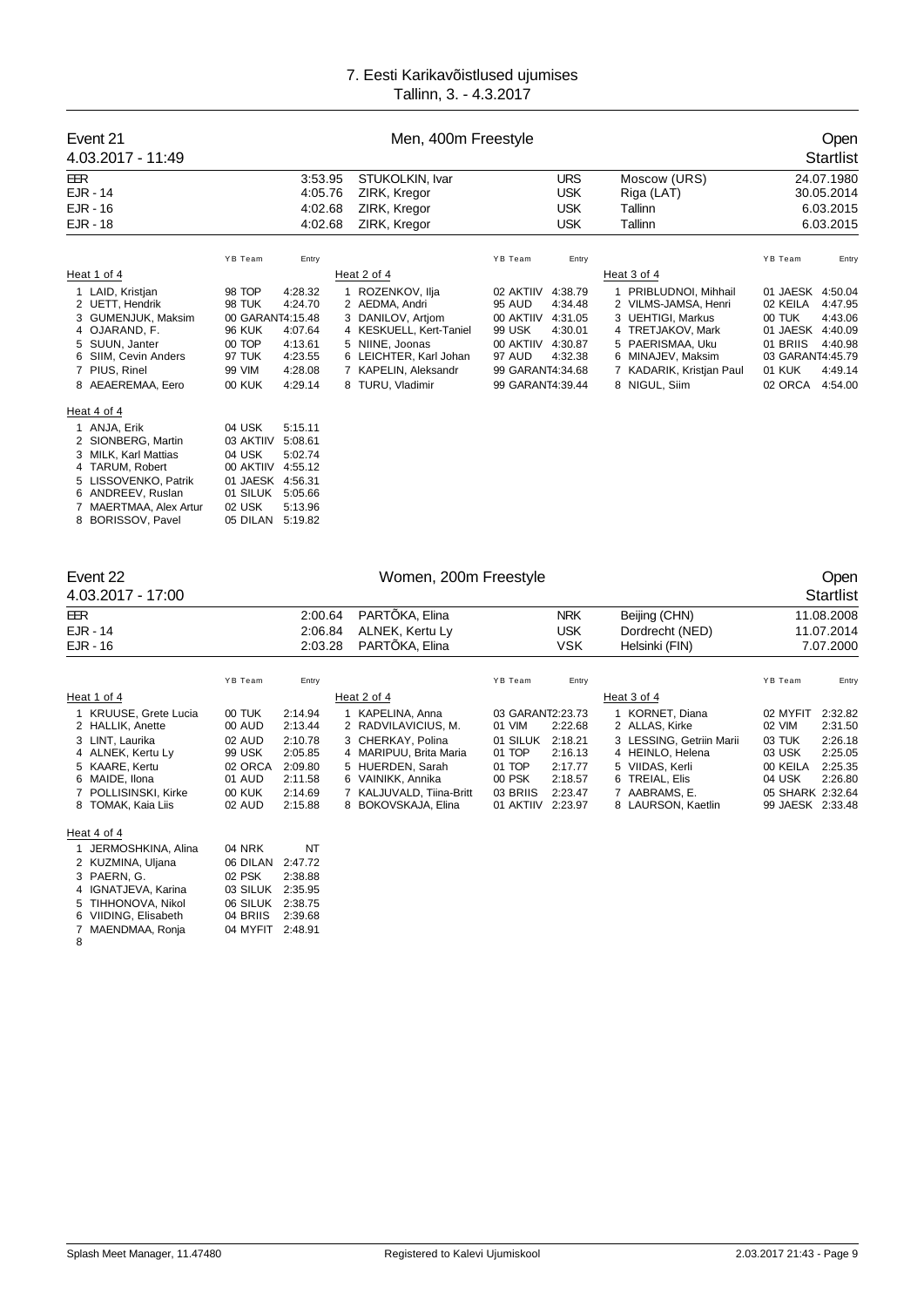| Event 23<br>4.03.2017 - 17:13                                                                                                                                                         |                                                                                                                       |                                                                           | Men, 200m Freestyle                                                                                                                                                     |                                                                                                                   |                                                                |                                                                                                                                                                             |                                                                                                 | Open<br><b>Startlist</b>                                                             |
|---------------------------------------------------------------------------------------------------------------------------------------------------------------------------------------|-----------------------------------------------------------------------------------------------------------------------|---------------------------------------------------------------------------|-------------------------------------------------------------------------------------------------------------------------------------------------------------------------|-------------------------------------------------------------------------------------------------------------------|----------------------------------------------------------------|-----------------------------------------------------------------------------------------------------------------------------------------------------------------------------|-------------------------------------------------------------------------------------------------|--------------------------------------------------------------------------------------|
| <b>EER</b><br>EJR - 14                                                                                                                                                                |                                                                                                                       | 1:49.86<br>1:55.81                                                        | SIDORKIN, Vladimir<br>ZIRK, Kregor                                                                                                                                      |                                                                                                                   | <b>AKTIIV</b><br><b>USK</b>                                    | Moscow (RUS)<br>Tallinn                                                                                                                                                     |                                                                                                 | 26.04.2009<br>26.06.2014                                                             |
| $EJR - 16$                                                                                                                                                                            |                                                                                                                       | 1:50.70                                                                   | ZIRK, Kregor                                                                                                                                                            |                                                                                                                   | <b>USK</b>                                                     | London (GBR)                                                                                                                                                                |                                                                                                 | 17.05.2016                                                                           |
| $EJR - 18$                                                                                                                                                                            |                                                                                                                       | 1:50.70                                                                   | ZIRK, Kregor                                                                                                                                                            |                                                                                                                   | <b>USK</b>                                                     | London (GBR)                                                                                                                                                                |                                                                                                 | 17.05.2016                                                                           |
|                                                                                                                                                                                       | YB Team                                                                                                               | Entry                                                                     |                                                                                                                                                                         | YB Team                                                                                                           | Entry                                                          |                                                                                                                                                                             | YB Team                                                                                         | Entry                                                                                |
| Heat 1 of 5                                                                                                                                                                           |                                                                                                                       |                                                                           | Heat 2 of 5                                                                                                                                                             |                                                                                                                   |                                                                | Heat 3 of 5                                                                                                                                                                 |                                                                                                 |                                                                                      |
| 1 TURU. Vladimir<br>2 SUUN, Janter<br>3 SIIM. Cevin Anders<br>4 AEDMA, Andri<br>5 LIIVAMAEGI, Martin<br><b>TSERNOSEV, Nikita</b><br>6<br><b>UETT, Hendrik</b><br>7<br>8 PAAVO, Sander | 99 GARANT2:00.70<br>00 TOP<br>97 TUK<br><b>95 AUD</b><br>88 KUK<br>97 GARANT1:57.30<br><b>98 TUK</b><br><b>98 USK</b> | 1:57.83<br>1:57.03<br>1:53.43<br>1:54.94<br>1:58.17<br>2:00.83            | 1 PAULSON, Ergo<br>2 PAERISMAA, Uku<br>3 MARIN, Dmitri<br>4 LEICHTER, Karl Johan<br>5 PIILBERG, Martin<br>6 KOPJEV, Edvard<br>7 KAPELIN, Aleksandr<br>8 AEAEREMAA, Eero | <b>99 TUK</b><br>01 BRIIS<br>01 ARGO<br>97 AUD<br>00 USK<br>00 GARANT2:05.51<br>99 GARANT2:07.79<br><b>00 KUK</b> | 2:08.07<br>2:07.21<br>2:05.34<br>2:04.23<br>2:04.26<br>2:10.16 | VILMS-JAMSA, Henri<br>2 TRETJAKOV, Mark<br>3 REINLO, Karl Marten<br>4 MILK, Markus<br>5 KESKUELL. Kert-Taniel<br>6 MILK, Karl Mattias<br>7 NIGUL, Siim<br>8 KASSIHIN, Kevin | 02 KEILA<br>01 JAESK<br><b>99 USK</b><br><b>99 TUK</b><br>99 USK<br>04 USK<br>02 ORCA<br>01 VIM | 2:24.58<br>2:19.23<br>2:12.75<br>2:10.33<br>2:10.42<br>2:18.98<br>2:21.56<br>2:24.75 |
| Heat 4 of 5                                                                                                                                                                           |                                                                                                                       |                                                                           | Heat 5 of 5                                                                                                                                                             |                                                                                                                   |                                                                |                                                                                                                                                                             |                                                                                                 |                                                                                      |
| 1 SEPP. Guenter<br>2 LISSOVENKO, Patrik<br>BORISSOV, Pavel<br>4 ANJA, Erik<br>5 ZGURO, Maksim<br>6 KALLASTE, Carl Robert<br>GOLUBEV, Aleksei<br>7<br>8                                | 03 PSK<br>01 JAESK<br>05 DILAN<br>04 USK<br><b>02 NRK</b><br>02 ORCA<br>02 AQUA                                       | 2:45.66<br>2:37.55<br>2:29.54<br>2:26.49<br>2:27.79<br>2:30.00<br>2:38.10 | $\mathbf{1}$<br>2<br>3 VILLEMS, Glen Marcus<br>4 ANDREEV, Ruslan<br>5 MARTSUK, Nikita<br>6<br>7<br>8                                                                    | 04 ORCA<br>01 SILUK<br>03 NRK                                                                                     | <b>NT</b><br>2:48.34<br>2:53.00                                |                                                                                                                                                                             |                                                                                                 |                                                                                      |

| Event 24<br>4.03.2017 - 17:29 |               |       | Women, 50m Breaststroke |          |            |                        |          | Open<br><b>Startlist</b> |
|-------------------------------|---------------|-------|-------------------------|----------|------------|------------------------|----------|--------------------------|
| <b>EER</b>                    |               | 31.32 | TREPP, Jane             |          | <b>KUK</b> | Rome (ITA)             |          | 1.08.2009                |
| $EJR - 14$                    |               | 33.54 | TREPP. Jane             |          | <b>KUK</b> | Alytus (LTU)           |          | 21.02.2003               |
| $EJR - 16$                    |               | 32.56 | TREPP, Jane             |          | <b>EST</b> | Lisbon (POR)           |          | 15.07.2004               |
|                               | YB Team       | Entry |                         | YB Team  | Entry      |                        | YB Team  | Entry                    |
| Heat 1 of 4                   |               |       | Heat 2 of 4             |          |            | Heat 3 of 4            |          |                          |
| 1 PUUSEPP, Garita-Beth        | 03 ORCA       | 36.04 | PAERISMAA, Anett        | 99 BRIIS | 37.49      | VIIDING, Vanessa       | 02 USK   | 39.62                    |
| 2 GRITSKEVITCH, Galina        | 99 GARANT     | 35.33 | 2 PAESLANE, Diana       | 97 TUK   | 36.90      | 2 KARLSON, Grete       | 02 ORCA  | 38.77                    |
| 3 PAJU, Katrin                | 01 ORCA       | 35.01 | 3 LINDEPUU, Marie       | 02 KEILA | 36.86      | 3 KNJAZEVA, Jelizaveta | 04 SILUK | 38.54                    |
| 4 ROMANJUK, Maria             | 96 GARANT     | 32.23 | 4 GUDOVSKAJA, Anita     | 05 TOP   | 36.53      | 4 KERSA, Katriin       | 94 TOP   | 37.68                    |
| 5 JAAMUL, Kristina Maria      | <b>00 KUK</b> | 33.85 | 5 JAASKA, Kristiina     | 00 JAESK | 36.78      | 5 KISSELJOVA, A.       | 99 SILUK | 37.76                    |
| 6 ARNDT, Meril                | 02 MYFIT      | 35.02 | 6 TAMMISTE, Sandra      | 03 KUK   | 36.89      | 6 JEFIMOVA, Eneli      | 06 SILUK | 38.76                    |
| 7 KALVET, Laura               | 02 TOP        | 35.51 | 7 TREIMAN, G.           | 02 AUD   | 37.13      | 7 REBANE, Birgit       | 02 PSK   | 39.60                    |
| 8 PENTER, Kirke               | 01 KUK        | 36.49 | 8 VIIK, Jette           | 02 KUK   | 37.50      | 8 SAIMRE, Lauren       | 02 ORCA  | 40.63                    |

### Heat 4 of 4

| 2 |                      |          |       |
|---|----------------------|----------|-------|
|   | 3 MAENNIK, L.        | 01 SHARK | 44.31 |
|   | 4 VORONTSOVA. J.     | 05 AQUA  | 41.00 |
|   | 5 HUETT, Johanna     | 03 MYFIT | 41.79 |
|   | 6 JERMOSHKINA, Alina | 04 NRK   | 48.09 |
|   |                      |          |       |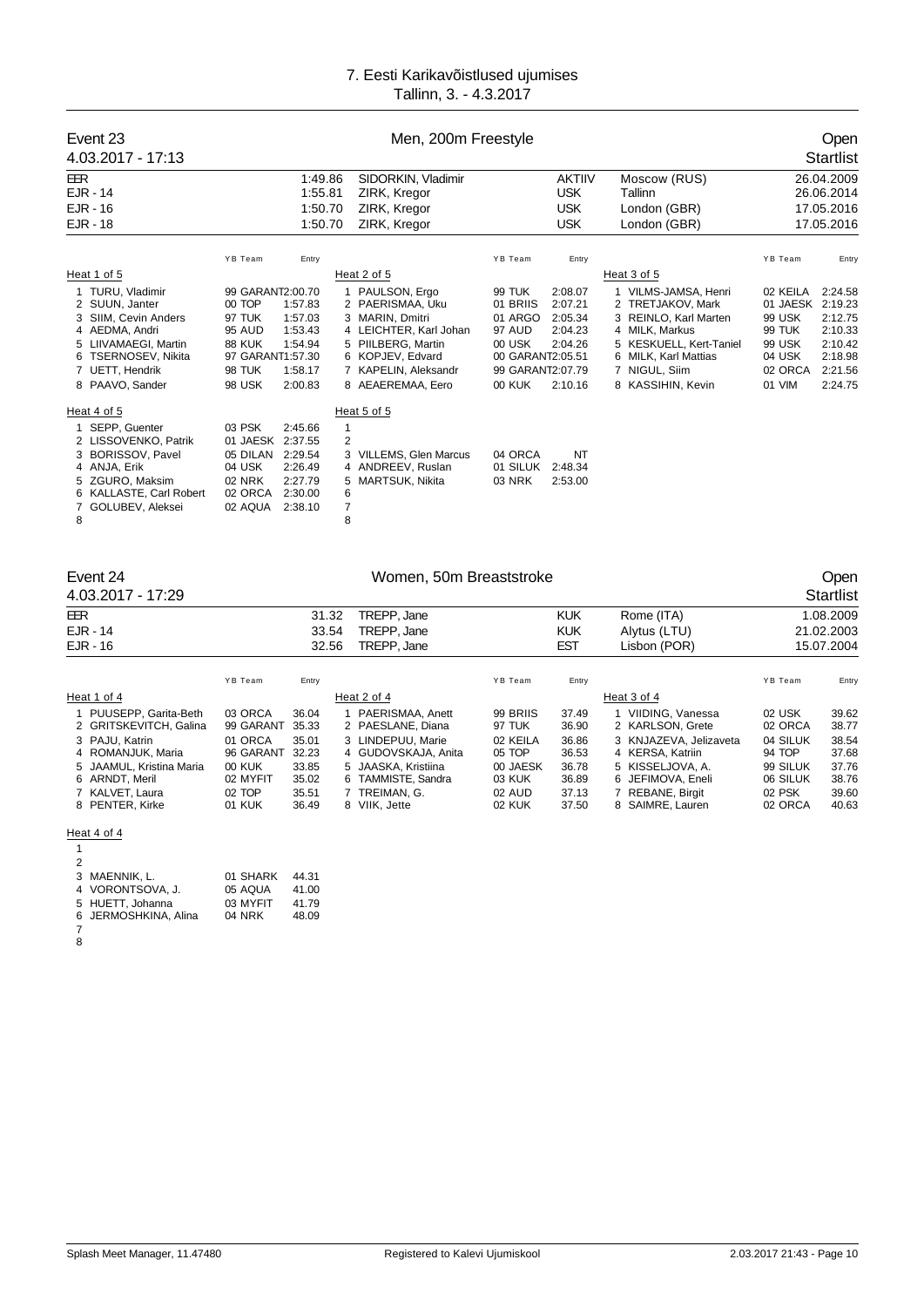| Event 25<br>4.03.2017 - 17:35                                                                                                                                                        |                                                                                          |                                                                      | Men, 50m Breaststroke                                                                                                                                                                |                                                                                          |                                                                      |                                                                                                                                                                               |                                                                                      | Open<br><b>Startlist</b>                                             |
|--------------------------------------------------------------------------------------------------------------------------------------------------------------------------------------|------------------------------------------------------------------------------------------|----------------------------------------------------------------------|--------------------------------------------------------------------------------------------------------------------------------------------------------------------------------------|------------------------------------------------------------------------------------------|----------------------------------------------------------------------|-------------------------------------------------------------------------------------------------------------------------------------------------------------------------------|--------------------------------------------------------------------------------------|----------------------------------------------------------------------|
| EER<br>EJR - 14<br>EJR - 16<br><b>EJR - 18</b>                                                                                                                                       |                                                                                          | 27.81<br>30.60<br>29.82<br>28.63                                     | ALJAND, Martti<br>DOBROVOLSKI, Aleksandr<br>PACHEL, Marko<br>ALLIKVEE, Martin                                                                                                        |                                                                                          | <b>AUD</b><br><b>KJSSK</b><br>GARANT                                 | Riga (LAT)<br>Nizni-Tagil (RUS)<br>Tallinn<br>Poznan (POL)                                                                                                                    |                                                                                      | 1.06.2014<br>25.03.1989<br>13.04.1989<br>12.07.2013                  |
|                                                                                                                                                                                      |                                                                                          |                                                                      |                                                                                                                                                                                      |                                                                                          |                                                                      |                                                                                                                                                                               |                                                                                      |                                                                      |
| Heat 1 of 4                                                                                                                                                                          | YB Team                                                                                  | Entry                                                                | Heat 2 of 4                                                                                                                                                                          | YB Team                                                                                  | Entry                                                                | Heat 3 of 4                                                                                                                                                                   | YB Team                                                                              | Entry                                                                |
| 1 MATVEJEV, Tiit<br>2 SELI, Karel<br>3 PROVORKOV, Filipp<br>4 ALJAND, Martti<br>5 ALLIKVEE, Martin<br>6 DEGTJARJOV, Pjotr<br>7 URIKO, Henry Gerhard<br>8 AKAVANTSEV, Maksim          | 99 USK<br>98 TUK<br>88 VIM<br>87 AUD<br>95 GARANT 28.25<br>93 AUD<br>99 AUD<br>98 AKTIIV | 29.95<br>29.64<br>28.26<br>27.92<br>29.39<br>29.84<br>30.55          | 1 SABENIN, Igor<br>2 MARRAN, M.<br>3 ROOSIMAA, A.<br>4 ROOSE, Rudolf<br>5 KOSTIN, Mark<br>6 DANILKIN, Denis<br>7 KUZMIN, Sergei<br>8 VEST, Rene Ron                                  | 98 SILUK<br>03 BRIIS<br>01 AUD<br>97 TUK<br>99 TOP<br>87 GARANT<br>02 ARGO<br>00 SPAVT   | 32.82<br>32.69<br>31.68<br>30.74<br>30.76<br>32.56<br>32.75<br>32.95 | 1 BABURIN, Ilja<br>2 NIKOLTSUK, Aleksei<br>3 MAEKIMAA, S.<br>4 TRETJAKOV, Daniil<br>5 FILIPPOV, Martin<br>6 KASSIHIN, Kevin<br>7 ZGURO, Maksim<br>8 JAHILO, Jaan Markus       | 01 JAESK<br>02 NRK<br>02 PSK<br>01 NRK<br>00 SHARK<br>01 VIM<br>02 NRK<br>01 MYFIT   | 35.60<br>34.95<br>34.35<br>33.55<br>34.00<br>34.90<br>35.35<br>36.65 |
| Heat 4 of 4                                                                                                                                                                          |                                                                                          |                                                                      |                                                                                                                                                                                      |                                                                                          |                                                                      |                                                                                                                                                                               |                                                                                      |                                                                      |
| $\mathbf{1}$<br>2<br>3<br><b>TSISTOKLETOV, Nikita</b><br>TATAR, Robin<br>4<br>5 PRITS, Ralf Erik<br>JAASKA, Ronald<br>6<br>7<br>8                                                    | 05 DILAN<br>02 ORCA<br>04 MYFIT<br>03 JAESK                                              | 40.84<br>37.05<br>37.49<br>42.50                                     |                                                                                                                                                                                      |                                                                                          |                                                                      |                                                                                                                                                                               |                                                                                      |                                                                      |
| Event 26<br>4.03.2017 - 17:40                                                                                                                                                        |                                                                                          |                                                                      | Women, 50m Butterfly                                                                                                                                                                 |                                                                                          |                                                                      |                                                                                                                                                                               |                                                                                      | Open<br><b>Startlist</b>                                             |
| EER                                                                                                                                                                                  |                                                                                          | 25.92                                                                | ALJAND, Triin                                                                                                                                                                        |                                                                                          | <b>TOP</b>                                                           | Debrecen (HUN)                                                                                                                                                                |                                                                                      | 22.05.2012                                                           |
| EJR - 14<br>EJR - 16                                                                                                                                                                 |                                                                                          | 28.78<br>27.30                                                       | <b>GROSSMANN, Tess</b><br>ALNEK, Kertu Ly                                                                                                                                            |                                                                                          | <b>TOP</b><br><b>USK</b>                                             | Tartu<br>Tallinn                                                                                                                                                              |                                                                                      | 28.06.2009<br>19.06.2016                                             |
| Heat 1 of 5                                                                                                                                                                          | YB Team                                                                                  | Entry                                                                | Heat 2 of 5                                                                                                                                                                          | YB Team                                                                                  | Entry                                                                | Heat 3 of 5                                                                                                                                                                   | YB Team                                                                              | Entry                                                                |
| 1 VALDMAA, Laura-Liis<br>2 SEPP, Sigrid<br>3 AZJAVA, Angelina<br>4 ALNEK, Kertu Ly<br>5 MARKVARDT, Margaret<br>SALUMAA, Mai Riin<br>6<br>7 PRIIDEL, Melissa<br>8 MISSIK, Kelli Marie | 04 TUK<br>98 TOP<br>00 AKTIIV<br>99 USK<br>00 TOP<br>00 TOP<br>02 BRIIS<br>99 KUK        | 29.66<br>29.22<br>28.95<br>27.30<br>28.11<br>29.13<br>29.27<br>29.84 | 1 SIIMAR, Paula-Brit<br>2 MEIER, Helen<br>3 JAAMUL, Kristina Maria<br>4 RANNAMETS, Brita<br>5 MAANURM, Sandra<br>6 POLLISINSKI, Kirke<br>7 KORNET, Diana<br>8 KALJUVALD, Tiina-Britt | 97 TOP<br>01 VSK<br><b>00 KUK</b><br>04 USK<br>01 ORCA<br>00 KUK<br>02 MYFIT<br>03 BRIIS | 31.19<br>30.72<br>30.56<br>29.98<br>30.37<br>30.67<br>31.05<br>31.59 | 1 TAMMISTE, Sandra<br>2 VUTT, Hanna Grete<br>3 KARLSON, Grete<br>4 POGODINA, Jekaterina<br>5 PAJU, Katrin<br>6 PETROVA, Aleksandra<br>7 JAASKA, Kristiina<br>8 KUZMINA, Alina | 03 KUK<br>03 TOP<br>02 ORCA<br>04 ARGO<br>01 ORCA<br>01 SILUK<br>00 JAESK<br>04 ARGO | 34.14<br>32.19<br>32.14<br>31.88<br>32.00<br>32.17<br>32.57<br>34.71 |
| Heat 4 of 5                                                                                                                                                                          |                                                                                          |                                                                      | Heat 5 of 5                                                                                                                                                                          |                                                                                          |                                                                      |                                                                                                                                                                               |                                                                                      |                                                                      |
| 1 LOODUS, Brita<br>2 OTDELNOVA, Aljona<br>3 MARDI, Martina<br>4 ALLAS, Kirke<br>5 TIMOFEJEVA, Polina<br>6 REIN, Laura<br>7 PIIRSALU, Mirelle                                         | 01 SHARK<br>04 SILUK<br>05 MYFIT<br>02 VIM<br>05 AQUA<br>00 MYFIT<br>06 MYFIT            | 37.34<br>36.21<br>36.08<br>34.98<br>35.70<br>36.11<br>36.67          | $\mathbf{1}$<br>$\overline{\mathbf{c}}$<br>3 KESKRAND, Mirjam<br>4 TIHHONOVA, Nikol<br>5 KUZMINA, Uljana<br>6 SIPARI, Anna<br>7                                                      | 06 VIM<br>06 SILUK<br>06 DILAN<br>02 ARGO                                                | 42.53<br>40.40<br>41.64<br>43.19                                     |                                                                                                                                                                               |                                                                                      |                                                                      |

LASN, Margareth 01 PSK 39.11 8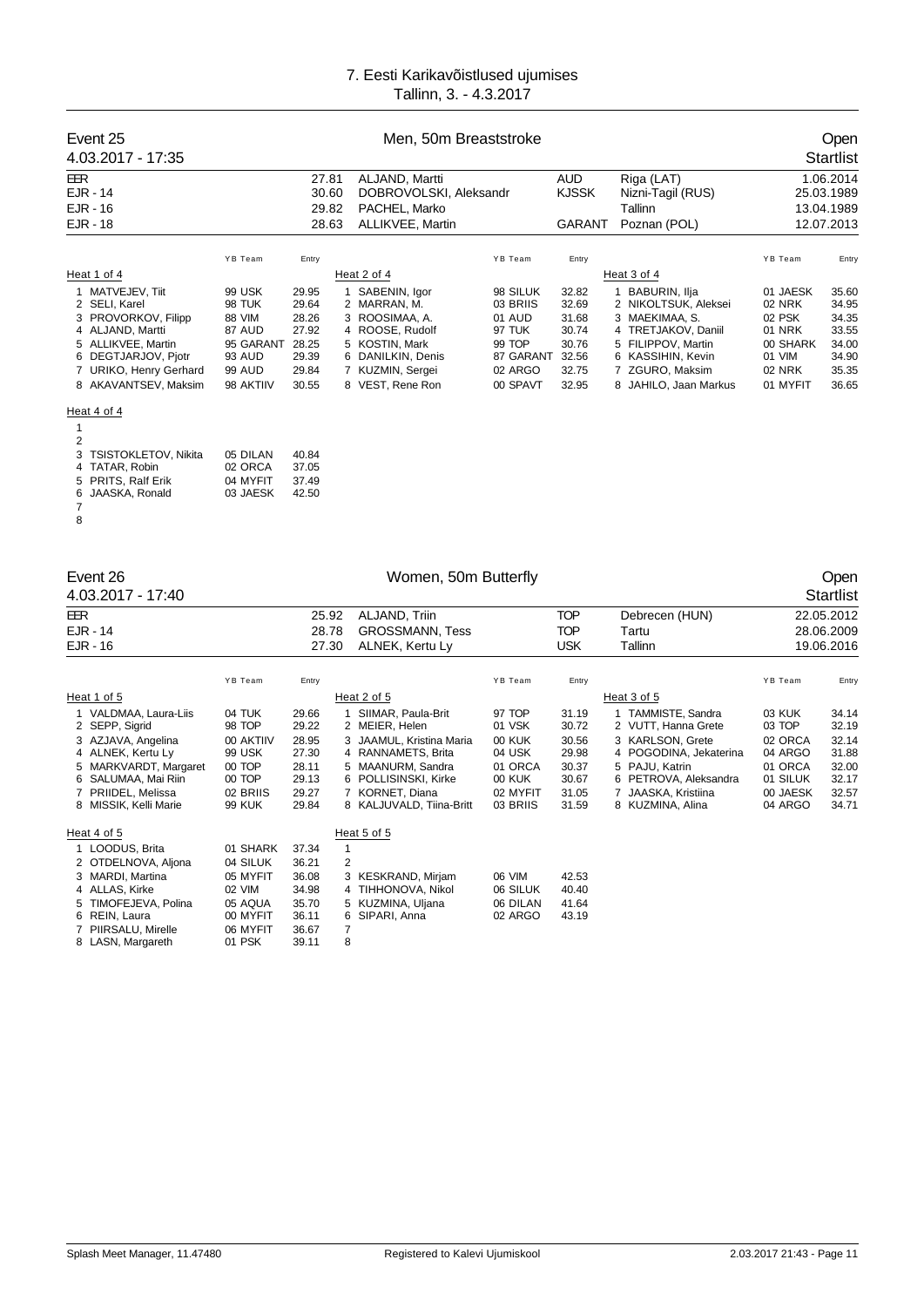| Event 27                              |                                | Men, 50m Butterfly |  |                                                  |                    |                |                                            |                   |                       |  |  |
|---------------------------------------|--------------------------------|--------------------|--|--------------------------------------------------|--------------------|----------------|--------------------------------------------|-------------------|-----------------------|--|--|
| 4.03.2017 - 17:47                     |                                |                    |  |                                                  |                    |                |                                            |                   | <b>Startlist</b>      |  |  |
| <b>EER</b>                            |                                | 23.85              |  | ZAITSEV, Daniel                                  |                    | <b>GARANT</b>  | Tallinn                                    | 18.06.2016        |                       |  |  |
| $EJR - 14$                            | 25.22                          |                    |  | ZIRK, Kregor                                     |                    | <b>USK</b>     | Riga (LAT)                                 | 31.05.2014        |                       |  |  |
| $EJR - 16$                            |                                | 24.21              |  | ZIRK, Kregor                                     |                    | <b>USK</b>     | Stockholm (SWE)                            | 30.03.2016        |                       |  |  |
| <b>EJR - 18</b>                       |                                | 23.85              |  | ZAITSEV, Daniel                                  |                    | <b>GARANT</b>  | Tallinn                                    |                   | 18.06.2016            |  |  |
|                                       | YB Team                        | Entry              |  |                                                  | YB Team            | Entry          |                                            | YB Team           | Entry                 |  |  |
| Heat 1 of 6                           |                                |                    |  | Heat 2 of 6                                      |                    |                | Heat 3 of 6                                |                   |                       |  |  |
| PAAVO, Sander<br>2 ROOSE, Robert      | <b>98 USK</b><br><b>96 TUK</b> | 25.90<br>25.46     |  | 1 HIIE. Matis<br>2 VAINIKK, Rando                | 98 KEILA<br>00 PSK | 27.00<br>26.86 | 1 KAESPER, Janek<br>2 LOVI, Alex           | 99 ARGO<br>97 AUD | 27.76<br>27.59        |  |  |
| 3 AAVIK, Priit<br>4 ZAITSEV, Daniel   | 94 AUD<br>97 GARANT            | 25.07<br>23.85     |  | 3 PANCHENKO-PROKOPIEV993SILUK<br>4 AMOSENKOV, A. | 01 JAESK           | 26.71<br>26.60 | 3 ANDREJEV, Sebastian<br>4 SANDRIGAILO, A. | 01 ARGO<br>99 USK | 27.18<br>27.05        |  |  |
| 5 LELLE, Armin Evert                  | 99 VIM                         | 24.85              |  | 5 MARANDI, Markus                                | <b>00 KUK</b>      | 26.63          | 5 PIILBERG, Martin                         | 00 USK            | 27.11                 |  |  |
| 6 MURAVJOV, Maksim                    | 98 GARANT                      | 25.23              |  | 6 VOLKOV, Sergei                                 | 01 GARANT          | 26.79          | 6 LOOKENE, R.                              | 01 MYFIT          | 27.54                 |  |  |
| TSERNOSEV, Nikita                     | 97 GARANT                      | 25.64              |  | 7 URIKO, Henry Gerhard                           | <b>99 AUD</b>      | 26.93          | 7 KANNUS, Rasmus                           | 00 BRIIS          | 27.66                 |  |  |
| 8 KARU, Fred                          | 93 AUD                         | 26.08              |  | 8 KLEINSON, Oskar                                | 00 KEILA           | 27.04          | 8 ADAMSON, Kristjan                        | 00 KUK            | 27.78                 |  |  |
| Heat 4 of 6                           |                                |                    |  | Heat 5 of 6                                      |                    |                | Heat 6 of 6                                |                   |                       |  |  |
| 1 VIHERPUU, Rihard                    | 03 VIM                         | 31.53              |  | 1 KULJUS, Lars                                   | 05 PALUSK          | 36.31          | 1                                          |                   |                       |  |  |
| 2 JAHILO, Jaan Markus                 | 01 MYFIT                       | 31.20              |  | 2 SEPP, Guenter                                  | 03 PSK             | 33.98          | $\overline{2}$                             |                   |                       |  |  |
| PETROV. Dmitri<br>3                   | 03 DILAN                       | 30.04              |  | 3 TINNO. Jan Markus                              | 01 MYFIT           | 33.67          | 3 TATAR, Robin                             | 02 ORCA           | 38.73                 |  |  |
| 4 TRETJAKOV, Daniil                   | 01 NRK                         | 28.82              |  | 4 RAADIK, Jorke Patrick                          | 03 ORCA            | 32.19          | 4 TSISTOKLETOV, Nikita                     | 05 DILAN          | 36.75                 |  |  |
| 5 ROOSIMAA, A.                        | 01 AUD                         | 28.90              |  | 5 NOMM. Mirko                                    | 04 VIM             | 32.40          | 5 LAASPERE, Reimo Gert                     | 03 SHARK          | 38.47                 |  |  |
| 6 BABURIN, Ilja<br>BURASNIKOV, Artiom | 01 JAESK<br>00 ARGO            | 30.40<br>31.41     |  | 6 VALKRUSMAN, A.<br>7 KALLASTE, Carl Robert      | 03 ARGO<br>02 ORCA | 33.81<br>34.00 | 6 PASKOV, Gleb                             | 05 VIM            | 39.58                 |  |  |
| 8 KARATSEVSKI, Nikita                 | 03 ORCA                        | 31.67              |  | 8 JABLOKOV, Erik                                 | 03 PALUSK          | 36.50          | 7<br>8                                     |                   |                       |  |  |
| Event 28<br>0.0017 10.00              |                                |                    |  | Women, 200m Backstroke                           |                    |                |                                            |                   | Open<br>$\sim$ $\sim$ |  |  |

| 4.03.2017 - 18:06     |           |         |  |                        |                  |               |                        |                          | <b>Startlist</b> |
|-----------------------|-----------|---------|--|------------------------|------------------|---------------|------------------------|--------------------------|------------------|
| <b>EER</b>            |           | 2:15.17 |  | <b>KENDZIOR, Alina</b> |                  | <b>GARANT</b> | Indianapolis (USA)     | 5.06.2016                |                  |
| $EJR - 14$            |           | 2:21.18 |  | SEPP, Sigrid           |                  | TOP           | Tallinn                | 23.02.2013<br>10.04.2016 |                  |
| $EJR - 16$            |           | 2:17.02 |  | GOLD, Aleksa           |                  | <b>ORCA</b>   | Toronto (CAN)          |                          |                  |
|                       | YB Team   | Entry   |  |                        | YB Team          | Entry         |                        | YB Team                  | Entry            |
| Heat 1 of 3           |           |         |  | Heat 2 of 3            |                  |               | Heat 3 of 3            |                          |                  |
| 1 VALDMAA, Laura-Liis | 04 TUK    | 2:35.55 |  | SAAR, Greete           | 01 JAESK 2:47.76 |               | 1 TINGAEVA, Anastassia | 04 AKTIIV                | <b>NT</b>        |
| 2 KRIVORUKOVA, Sofja  | 02 AKTIIV | 2:30.37 |  | 2 MARIPUU, Brita Maria | 01 TOP           | 2:44.41       | 2 TROTSENKO, Emilia    | 03 AKTIIV                | 2:59.74          |
| 3 OLEM. Veronika      | 00 AKTIIV | 2:23.58 |  | 3 VIIDING, Vanessa     | 02 USK           | 2:43.91       | 3 GURJANOVA, Violanta  | 06 DILAN                 | 2:55.96          |
| 4 SEPP, Kaetlin       | 92 TOP    | 2:15.54 |  | 4 OEOEBIK, Mia         | 01 SHARK 2:37.90 |               | 4 ROOS, Aurelia        | 04 PSK                   | 2:49.37          |
| 5 SEPP, Sigrid        | 98 TOP    | 2:23.34 |  | 5 KISSELJOVA, A.       | 99 SILUK         | 2:42.49       | 5 PENTER, Kirke        | <b>01 KUK</b>            | 2:52.43          |
| 6 HANSALU, Katriin    | 03 BRIIS  | 2:26.54 |  | 6 RAASMAN, Betti Nora  | 02 KEILA         | 2:43.95       | 6 TONISSON, Liilia     | 04 KUK                   | 2:55.97          |
| 7 PENJAM. Eva Lotta   | 00 KUK    | 2:34.47 |  | 7 KIVI, Jonna          | 03 VIM           | 2:46.03       | 7 CHERKAY, Polina      | 01 SILUK                 | NT               |
| 8 TREIAL, Elis        | 04 USK    | 2:37.56 |  | 8 JAANSON, Rahel       | 04 VIM           | 2:48.80       | 8                      |                          |                  |

| Event 29<br>4.03.2017 - 18:17 | Men, 200m Backstroke |         |               |                        |                  |                |                          | Open<br><b>Startlist</b> |            |  |
|-------------------------------|----------------------|---------|---------------|------------------------|------------------|----------------|--------------------------|--------------------------|------------|--|
| <b>EER</b>                    | 2:02.67              |         | OLVIK, Andres |                        | <b>KUK</b>       | Debrecen (HUN) |                          | 25.05.2012               |            |  |
| $EJR - 14$                    |                      | 2:11.11 |               | STSEGLOV, Ivan         |                  | <b>SKENER</b>  | Kaunas (LTU)             | 11.04.2015               |            |  |
| $EJR - 14$                    |                      | 2:11.11 |               | STSEGLOV, Ivan         |                  | <b>SKENER</b>  | Tartu                    | 16.06.2015               |            |  |
| $EJR - 16$                    |                      | 2:06.69 |               | OJASE. Ilmar           |                  |                | Minsk (BLR)              | 30.03.1990               |            |  |
| $EJR - 18$                    |                      | 2:06.59 |               | NORMATIV,              |                  | <b>EST</b>     |                          |                          | 31.12.2014 |  |
|                               | YB Team              | Entry   |               |                        | YB Team          | Entry          |                          | YB Team                  | Entry      |  |
| Heat 1 of 3                   |                      |         |               | Heat 2 of 3            |                  |                | Heat 3 of 3              |                          |            |  |
| 1 TARUM, Robert               | 00 AKTIIV            | 2:19.46 |               | 1 ASMUS, Erik          | 02 TUK           | 2:30.38        | 1 JAAS, Nikita           | 03 AQUA                  | 2:54.50    |  |
| 2 DANILOV, Artiom             | 00 AKTIIV            | 2:17.14 |               | 2 MIILPALU, Matteus    | 02 USK           | 2:27.90        | 2 BORISSOV, Pavel        | 05 DILAN                 | 2:40.52    |  |
| 3 LAID, Kristjan              | 98 TOP               | 2:12.68 |               | 3 HIIEMAA, Teodor Juko | 01 BRIIS         | 2:23.60        | 3 MAERTMAA, Alex Artur   | 02 USK                   | 2:32.20    |  |
| 4 GUSSEV, Andrei              | 97 GARANT2:07.06     |         |               | 4 KAPELIN, Aleksandr   | 99 GARANT2:23.25 |                | 4 KADARIK, Kristian Paul | 01 KUK                   | 2:30.68    |  |
| 5 LELLE, Armin Evert          | 99 VIM               | 2:09.89 |               | 5 PRIBLUDNOI, Mihhail  | 01 JAESK 2:23.40 |                | 5 REINLO, Karl Marten    | 99 USK                   | 2:31.43    |  |
| 6 AHTIAINEN, Alex             | 01 USK               | 2:15.82 |               | 6 ARGE, Anders         | 01 TOP           | 2:24.71        | 6 PRITS, Ralf Erik       | 04 MYFIT                 | 2:36.73    |  |
| 7 VIIRPUU, Jan Joonas         | 02 KUK               | 2:18.15 |               | 7 ARM, Markus          | 01 MYFIT         | 2:29.89        | 7 NOPPONEN, Jorven       | 05 VIM                   | 2:50.24    |  |
| 8 LANGEL, M.                  | <b>99 AUD</b>        | 2:22.79 |               | 8 NIINE, Jannes        | 02 AKTIIV        | 2:30.39        | 8 JAASKA, Ronald         | 03 JAESK 2:56.54         |            |  |